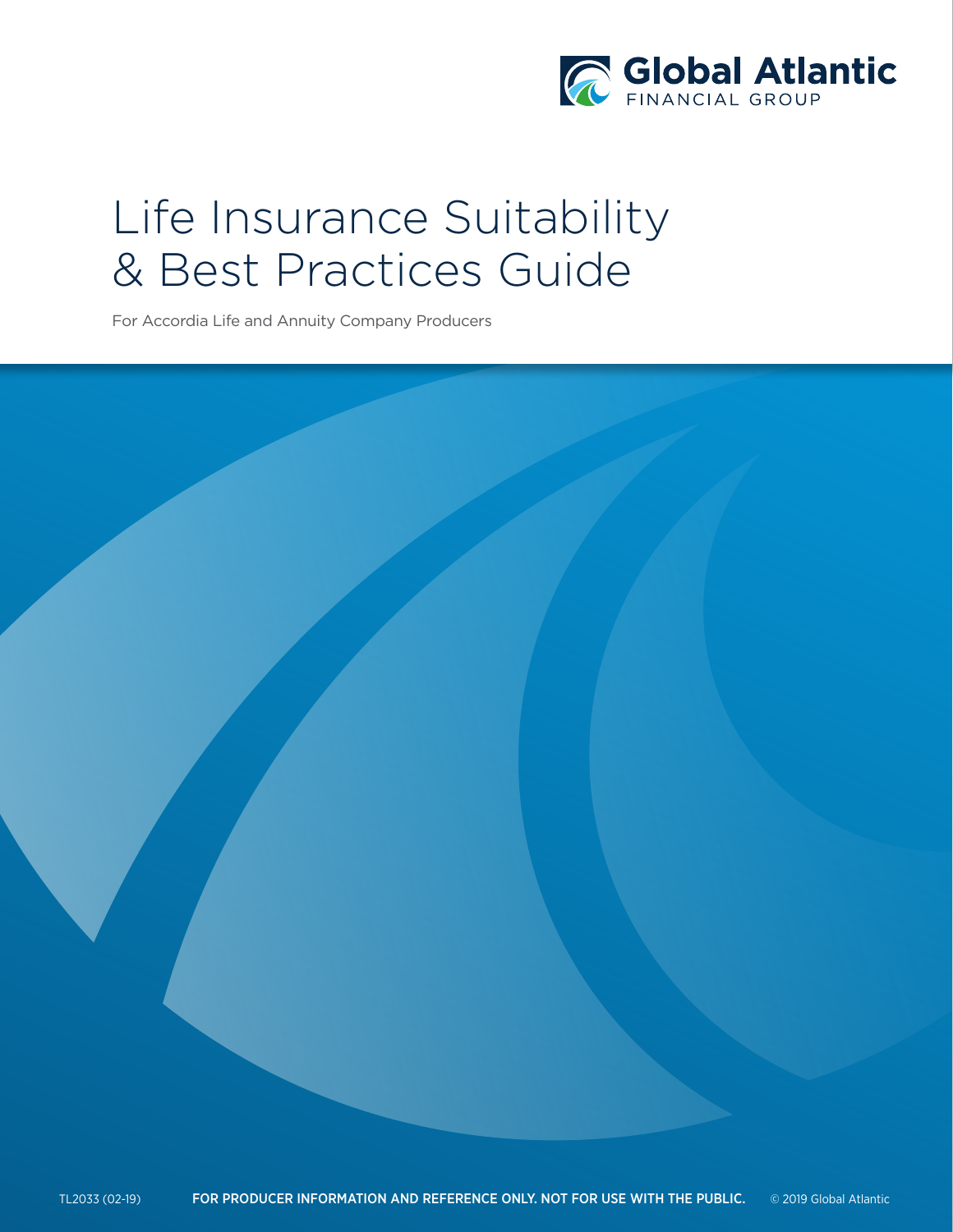# **Table of Contents**

| Life Insurance as a Source of Supplemental Retirement Income 6 |  |
|----------------------------------------------------------------|--|
|                                                                |  |
|                                                                |  |
|                                                                |  |
|                                                                |  |
|                                                                |  |
|                                                                |  |
|                                                                |  |
|                                                                |  |
|                                                                |  |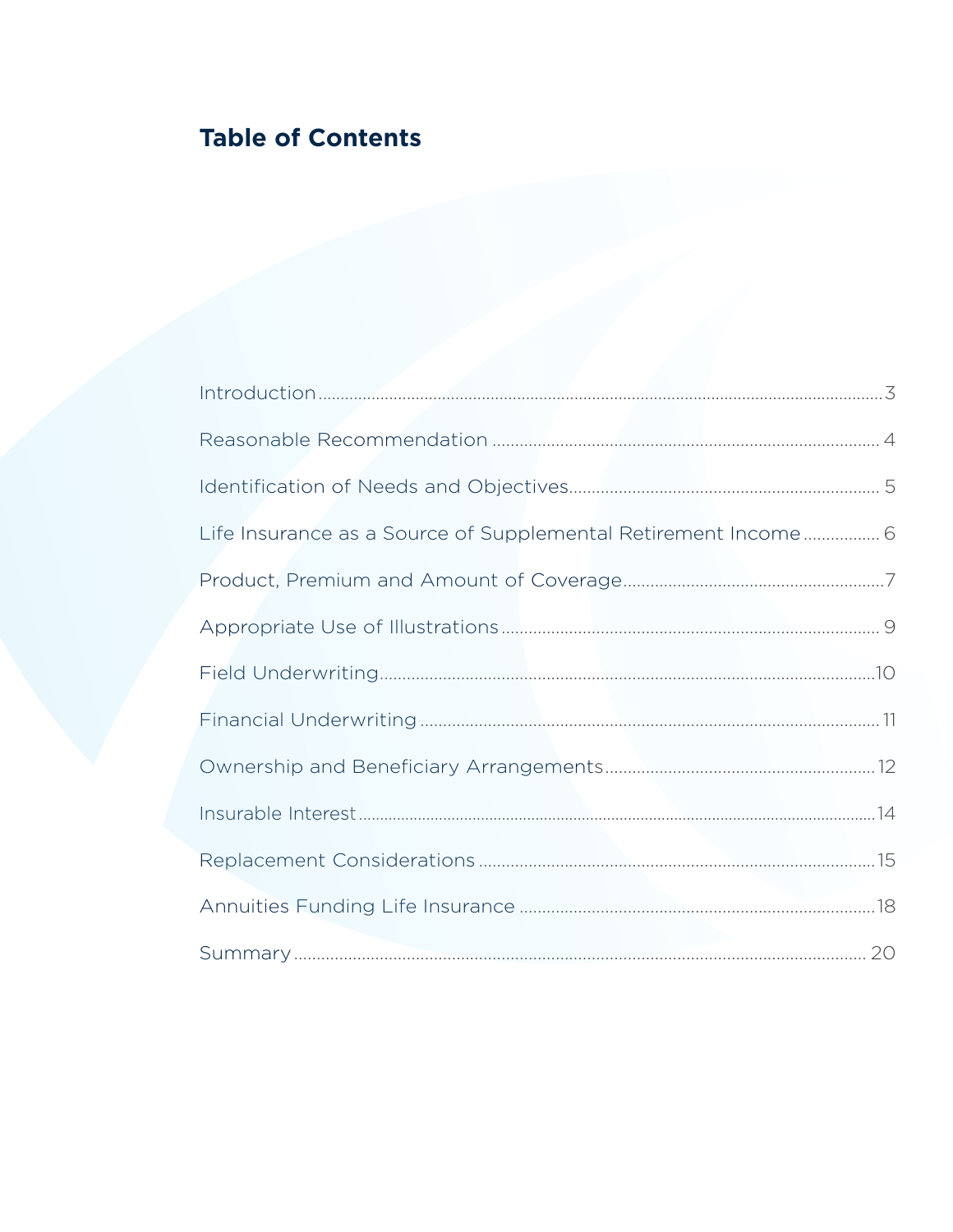# **INTRODUCTION**

This Guide is intended to provide you with valuable information that can assist you in making effective and appropriate life insurance recommendations to your customers. Life insurance is a critically important component of financial well-being. A formidable argument can be made that life insurance is the most valuable financial tool ever devised in human history. Its unique power to protect families and businesses from financial ruin due to the premature death of an insured is without question. But life insurance offers a great deal more than protection for unforeseen events. It enriches lives, constructs a foundation for financial security, provides financial stability, and enables plans, hopes and dreams to be fulfilled. Particularly with respect to permanent life insurance, today's innovative life insurance products offer dynamic propositions that can meet a variety of needs and objectives for virtually every stage of life.

The value that you provide every day to your existing clients, as well as new prospective customers, is unquestioned. But there are occasions when a life insurance professional's enthusiasm and deep conviction about the products he or she sells can challenge the due care that is necessary to make recommendations that result in demonstrable value and help sustain long term agent-client relationships. Each client, or prospective client, is unique and should be evaluated individually in order to ascertain the life insurance solution that seems to be the best fit for their needs, objectives, family structure and financial circumstances.

We believe in our producers - not just in your ability to successfully market and sell Accordia Life products but that you genuinely value your customers and strive every day to do the right thing for those customers. In a nutshell, why is suitability important?

- *• It's about doing the right thing*
- *• It's about matching the product to the customer*
- *• It's about matching the sales concept to the customer*
- *• It's about fostering a long-term relationship*
- *• It's about being an insurance professional*

As we proceed through this Guide we will talk about several components of suitability and best practices for life insurance sales including:

- *• The reasonable recommendation standard*
- *• Identification of needs and objectives*
- *• How to determine the most appropriate product, premium level and face amount of coverage*
- *• How to use life insurance illustrations effectively and compliantly*
- *• The importance of personal observation and your field underwriting responsibility*
- *• Understanding Accordia Life's financial underwriting guidelines and process*
- *• Proper and effective ownership & beneficiary arrangements*
- *• The important concept of insurable interest*
- *• Awareness of common life insurance "tax traps"*
- *• Considerations for replacement recommendations*
- *• Guidelines for using annuities to fund life insurance*

Unlike the NAIC Suitability in Annuity Transactions Model Regulation, there is no comparable Model Regulation for life insurance sales that provides a prescriptive list of suitability factors. However, you need to understand two important points – (1) some states actually do have specific regulations that set forth suitability standards for life insurance sales, and (2) even where not covered by a specific statute or regulation on suitability, Accordia Life's expectation is that all of the recommendations that you make to customers in the course of selling Accordia Life's insurance products are reasonable and based on assessment of the applicants insurance needs and overall financial objectives.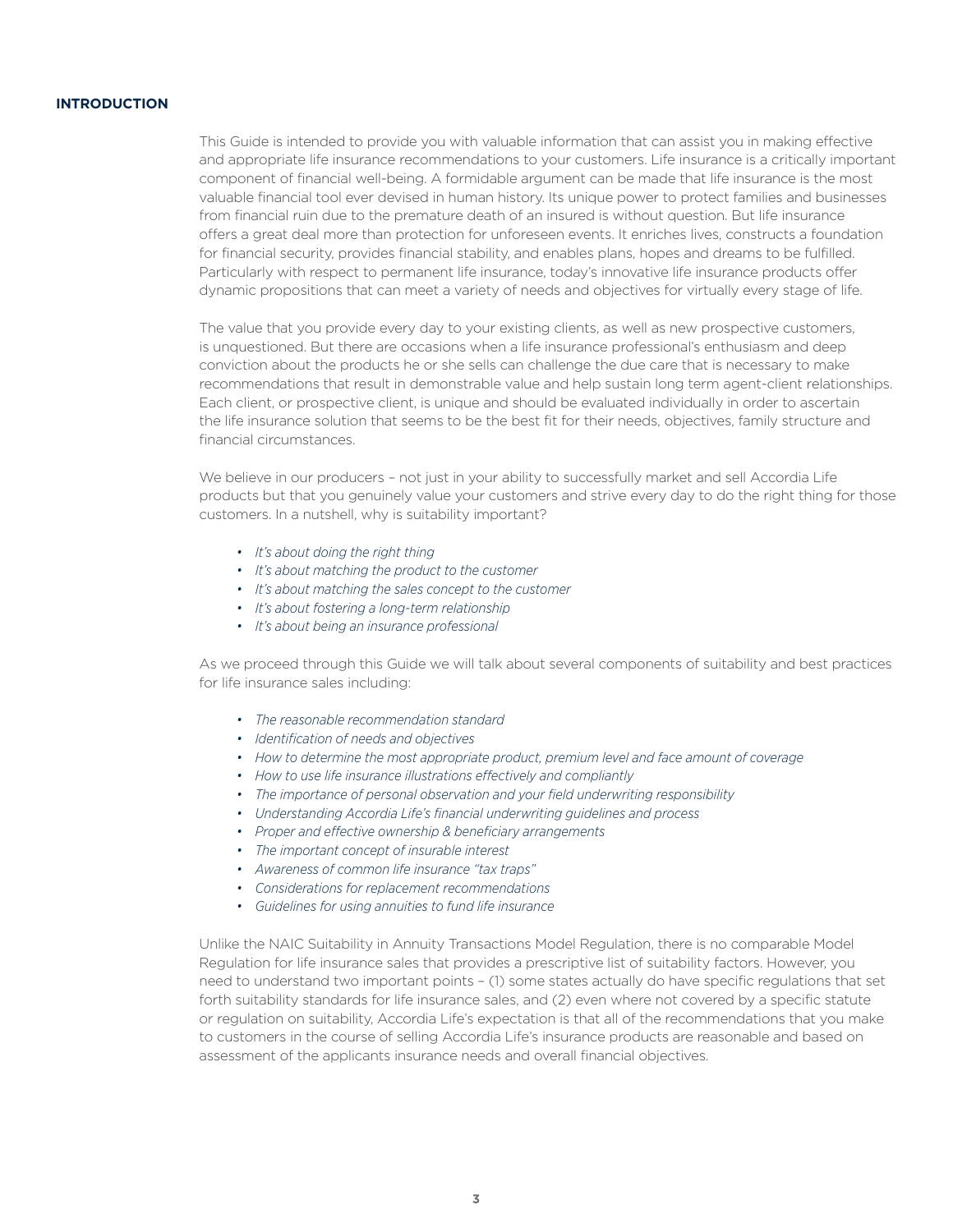Although only nine states have suitability regulations or rules specific to the sale of life insurance, this subject has become a focal point of new regulatory activity. Clearly one of the drivers for this renewed emphasis was the regulatory vacuum created when the U.S Court of Appeals vacated the controversial DOL Fiduciary Rule in June, 2018 which created a very strong reaction from consumer groups and some regulators who were determined to establish more stringent standards for financial advisors and insurance agents to ensure that the best interests of the consumer is the paramount consideration in financial and insurance transactions.

When the New York Department of Financial Services announced a proposed Amendment to its annuity suitability Regulation 187 in December, 2017 and added life insurance transactions to the scope of that regulation, the subject of life insurance suitability reverberated through other state insurance departments. Several additional states have proposed their own new regulations that would introduce requirements for life insurance suitability and/or provide the establishment of a best interest standard for the sale of life insurance. At the same time, the insurance commissioners in several other states have been quite vocal that it is their belief that the current regulatory framework for life insurance sales is adequate, and that an annuity-like Model Regulation imposing specific agent and insurer requirements around life insurance suitability is not necessary. In any event, we will keep you abreast of such regulatory developments, and it is our belief that we are well positioned to respond to such developments as we have communicated on this subject of life insurance suitability for a number of years through the publication of this Guide and at agent training events.

For now, some fundamental questions to ask yourself to help ensure that your recommendations are suitable:

- *• Does the client understand the transaction?*
- *• What are the client's chief financial concerns/objectives?*
- *• Is the product recommendation a good fit?*
- *• Is the planning concept a good fit?*
- *• Is the source of funds appropriate?*
- *• If the case involves replacement, what are the upsides and the downsides of the transaction?*

Of course, in your dealings with the public, the best interest of the customer should be the highest priority. It's critical to establish and maintain an atmosphere of trust with both prospective customers and your existing clients. And, it's essential to provide a high level of ongoing customer service once a prospective customer becomes your client.

# **REASONABLE RECOMMENDATION**

The evaluation of suitability should be guided by the "reasonable recommendation" standard. That is to say, you should be able to demonstrate that you had reasonable grounds for believing that the placement of life insurance coverage was based on a recommendation that was suitable for the customer.

Life insurance suitability considerations generally include:

- *• The customer's financial needs and objectives*
- *• The customer's current financial condition, net worth and income*
- *• The customer's current and future income needs*
- *• The customer's ability to pay planned premiums and sustain a commitment to paying such premiums*
- *• The customer's family dynamics*
- *• The customer's age/life stage*
- *• The customer's existing life insurance coverage*
- *• Appropriateness of the proposed ownership/beneficiary arrangement*
- *• The source of funds for the initial and ongoing premium payments*
- *• If replacement is involved, adequate comparison of the existing and proposed products*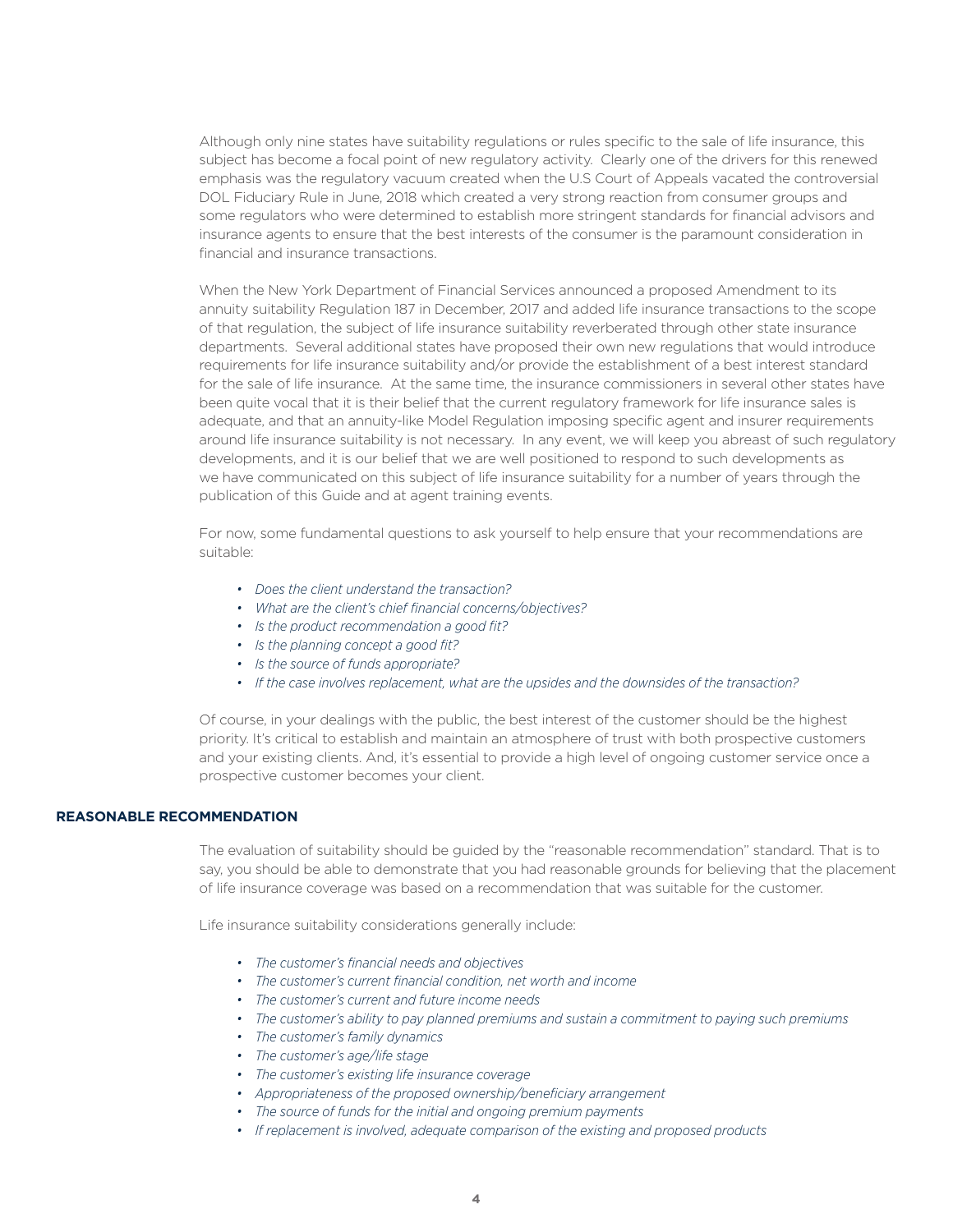The expectation is not that all life insurance recommendations are perfect or ideal. What seems to be appropriate or even the best idea for a client at the time of purchase may not be the case decades later, or may at least require adjustment or modification, based on changing circumstances and objectives. The life insurance professional does the best he or she can given the totality of the information presented, and calls upon their own training, knowledge, and experience to determine the appropriate product, face amount of coverage, and premium level for each customer.

What is important is that you take your suitability responsibility seriously and that you recognize that while some cases may be similar, suitability is individual customer-focused. In addition, it is vital that the customer understands the fundamental features and limitations of the product they purchase – and perhaps more importantly – why they purchased it.

From an agent's perspective, the more the customer understands the value proposition represented by the product the agent has recommended, the more rewarding that client relationship will be and the less likely the policy will lapse or be replaced. In this regard, remember that the purchase of life insurance, particularly of permanent forms of life insurance, is a long term proposition. Getting the client to engage and participate as actively as possible in all of the interactions surrounding the sale of the policy can help eliminate ambiguity and misunderstanding. Communication, positive reinforcement and good customer service after the sale all serve to solidify your relationship with your clients.

It has been suggested that veteran life insurance professionals often come to know more about their clients' overall circumstances, goals, and visions than any other individual professionals who may have relationships with the same client – be they the attorney, CPA, banker or stock broker. Most agents deploy various tools in order to make a substantial effort to evaluate customer needs, objectives, and overall financial condition. Over time, an agent learns the importance of asking both "fact finding" questions and "feeling finding" questions. In the next section, we discuss various approaches to uncovering and evaluating customers' needs and objectives for the purpose of making an effective life insurance recommendation.

### **IDENTIFICATION OF NEEDS AND OBJECTIVES**

### Personal Life Insurance

Life insurance can provide a solution for a wide variety of client needs and objectives. The identification of those needs and objectives is an integral part of the life insurance professional's formulation of a suitable recommendation. In the area of personal insurance, most prospective clients immediately recognize that there are costs associated with final expenses, and that their remaining family members need to somehow make up for the loss of income associated with their death. But most people have not given much thought to the quantification of those expenses or income replacement needs.

Other traditional needs for personal life insurance include the ability for the surviving family members to pay off major debts such as a mortgage obligation, to adequately fund the college education needs of the surviving children, or to make up for the loss of funding of retirement savings resulting from the death of a primary income earner. Quantifying and documenting the need for life insurance, and therefore the primary purpose(s) for the recommendation and sale, is an important part of creating a "suitability record" for each client.

But not all life insurance purchases are made based on the output from a comprehensive needs analysis software program. In some cases, the concentration of the customer may be focused more on one or two very specific objectives. Similarly, a particular planning concept may be the primary driver behind the insurance purchase. For example, pension maximization, annuity maximization, wealth transfer, utilization of life insurance as a source of supplemental retirement income, and charitable planning are all valid reasons for the purchase of life insurance. Accordia Life recognizes and supports many such marketing/ planning concepts, and they can offer attractive solutions for the right customers.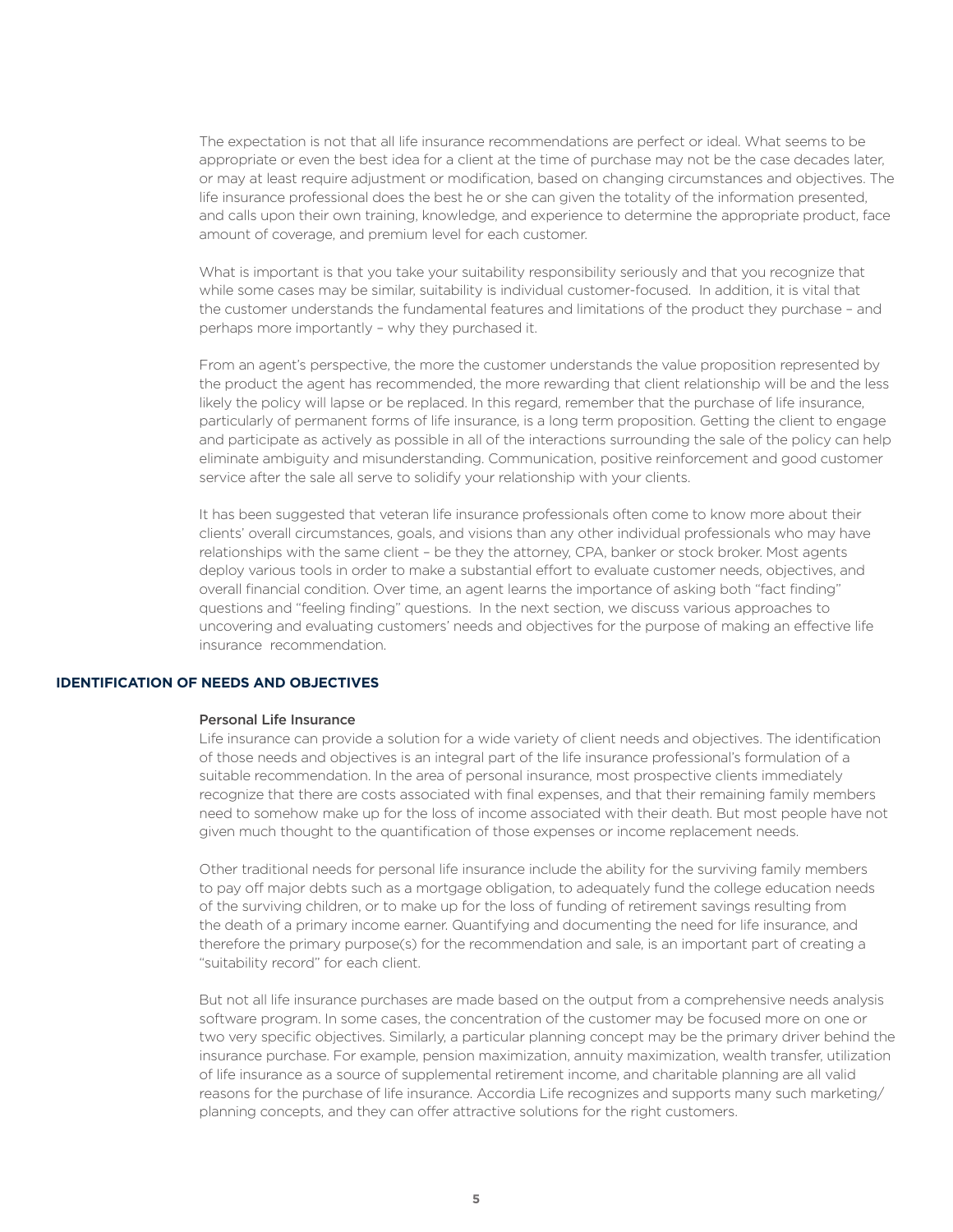### Business Life Insurance

Many life insurance professionals have enjoyed successful careers through working in the business life insurance market. This may entail the utilization of life insurance for business continuation, key person indemnification, or executive benefit needs. Just as with personal insurance sales, life insurance recommendations are often the result of a combination of evaluating needs and objectives, and presenting conceptual ideas to the client. Programs designed for the analysis of business insurance needs have also been developed along with customized fact finders to assist in this process. Accordia Life's Advanced Markets department can assist you in determining the needs of your business clients and in providing a number of valuable sales concepts that may be appropriate for certain client profiles. In addition, there are a number of additional tools that can assist you with the overall suitability of your recommendations to business entities and their owners. Whether you recommend a particular product and face amount to adequately fund a buy-sell agreement among business owners, or you sell life insurance to a corporation for the purpose of recovering the costs associated with an executive benefit plan, it's important that you clearly document the basis for your recommendation. This could mean the evaluation of needs analysis output, a business valuation program, business financial statements or business agreements.

The importance of such information is not just related to the suitability of the sale, but it also may be relevant to the underwriter who reviews the case file from a financial underwriting perspective. The topic of Financial Underwriting is covered later in this Guide.

Regardless of whether you are placing a personal insurance case or a business insurance case, an essential element in making a suitable recommendation is that the client clearly understands what they are buying and why they bought it. By obtaining confirmation from the client that they clearly comprehend the basis for your recommendation, you have not only made a rewarding sale but you have solidified the relationship with that client for years to come.

# **LIFE INSURANCE AS A SOURCE OF SUPPLEMENTAL RETIREMENT INCOME**

Early on in a life insurance professional's career, the value and versatility of permanent life insurance is one of the first lessons learned. "Live, die, quit, or become disabled" is a familiar theme that supports the idea that permanent life insurance offers protection for a number of contingencies beyond the risk of premature death.

Quit - if a policy owner determines at some point that their needs have significantly changed, he or she may decide to take a reduced paid-up policy (whole life) or decide to lower their face amount of insurance (universal life).

Become Disabled - if a policy owner finds him/herself in the unfortunate situation of suffering a loss of income due to a disability, a waiver of premium provision added to the policy at time of issue can provide a means of maintaining the policy in force.

Live - having the financial discipline to continuously pay premiums over a long period of time can provide downstream rewards. Over time, the policy owner can potentially utilize the policy's accumulated cash values for a variety of needs. One such need that could be addressed is retirement income. In addition to other sources of retirement income such as employer-sponsored qualified plans, IRAs and personal savings, permanent life insurance can be a terrific source of supplemental retirement income - and a very tax-efficient source at that.

At the same time, it should be understood that using a permanent life insurance policy in this way requires a long-term commitment to cash value accumulation goals, as well as careful monitoring by the policy owner both prior to and after cash flow from the policy commences.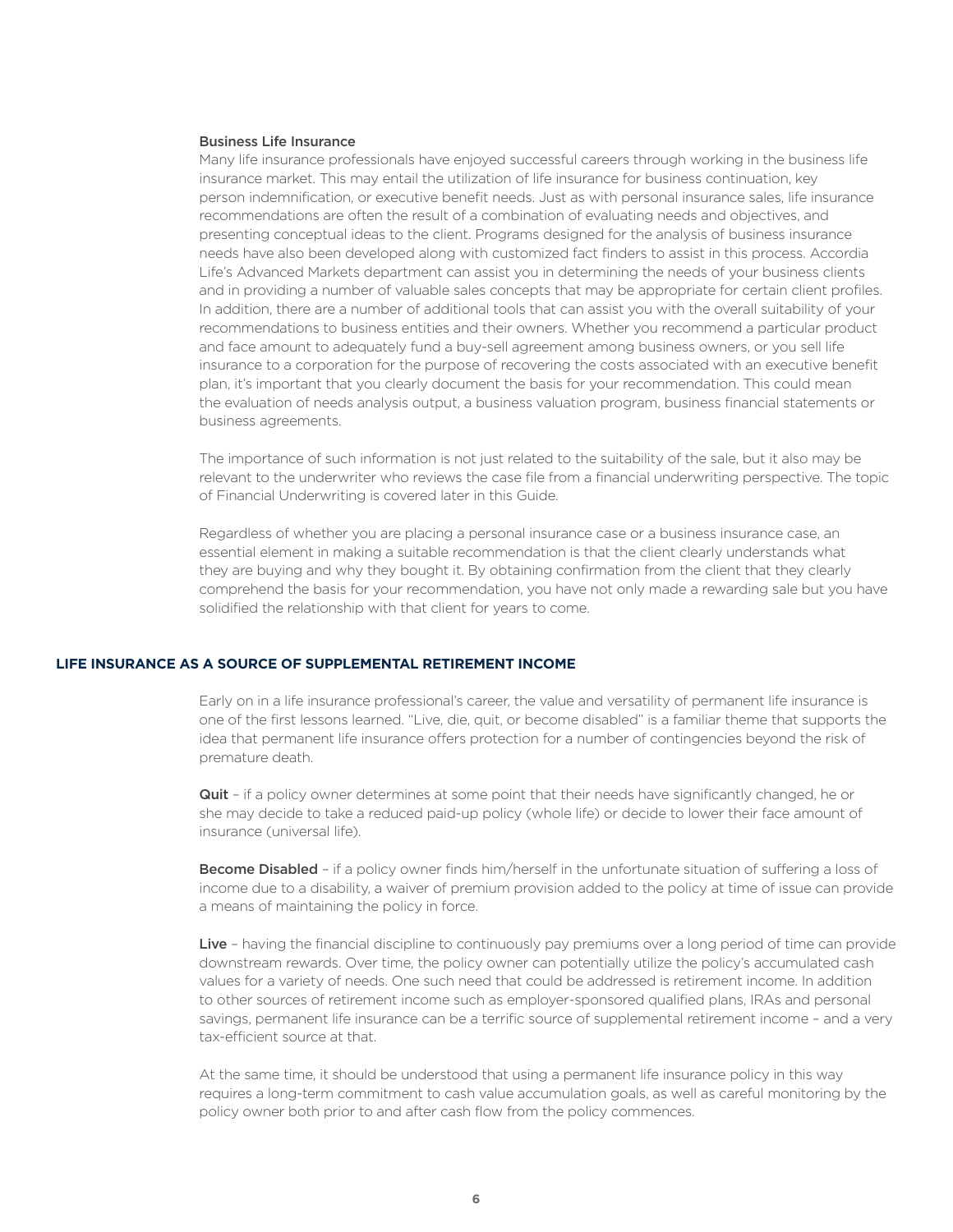Over the years, the life insurance industry has seen many examples of life insurance being portrayed as a retirement income vehicle without adequate explanation and disclosure, often resulting in misunderstanding by policy owners. Such a portrayal has sometimes led to unintended consequences such as regulatory inquiries and legal actions.

Additionally, in recent years, a number of state insurance commissioners have expressed concern about the promotion of life insurance as a retirement plan in literature, seminar presentations, sales presentations, illustration output and in other forms of advertising.

As a result, we have established a set of guidelines to assist you whenever you are developing any materials or making presentations that promote the concept of using life insurance to provide supplemental retirement income:

- *• Carefully evaluate each individual customer's financial needs and objectives.*
- *• Clearly identify life insurance as life insurance. Do not refer to life insurance as a "Personal Protected Retirement Plan," "Private Pension Plan," or any similar phrase.*
- *• Position life insurance as a complement to, not a substitute for, other sources of retirement income.*
- *• Do not disparage traditional retirement savings vehicles such as pension and profit sharing plans, 401(k)s or IRAs.*
- *• Do not portray or promote life insurance as a replacement for existing retirement plans.*
- Carefully distinguish between guaranteed and non-guaranteed rates and values. Make sure to explain to the *customer that projected values and income streams are not guaranteed.*
- *• Do not mischaracterize illustrated interest crediting rates to be a "rate of return" on premiums paid. Such a characterization fails to recognize the costs and charges associated with life insurance products.*
- *• When contrasting the characteristics of life insurance with qualified accounts such as IRAs or 401(k)s, give recognition to the future value associated with the pre-tax nature of contributions to such plans.*
- *• Make sure that any comparisons of the characteristics of such accounts are complete and accurate.*
- Point out to the customer that the utilization of life insurance as a supplemental source of retirement income *requires a long-term commitment.*
- *• Use only Accordia Life approved materials to promote this concept.*

# **PRODUCT, PREMIUM AND AMOUNT OF COVERAGE**

### Product Considerations

So what's the right product for your customer? Well, that depends. Some prospective insureds have significant needs yet lack the current financial capability to pay the amount of ongoing premiums required for a permanent policy for the amount of coverage that they need. For those individuals, term insurance (or a combination of term and permanent insurance) may be the most viable product that meets their needs at this time and fits within their budget. Other prospective insureds may be very wealthy individuals whose primary need is to buy enough life insurance to provide adequate liquidity in order to cover the cost estate taxes and related costs. They generally have a clear demonstrable permanent need for life insurance, no matter how long they live. Such a need is best satisfied through a permanent life insurance product since the ability to renew term insurance may likely expire prior to death. Additionally, term coverage can become so prohibitively expensive at older ages.

Clearly, the vast majority of customers fall somewhere in between the "high needs/low means" customer and the wealthy estate owner. So, where permanent life insurance provides the best solution for a particular customer, what type of permanent life insurance – whole life?, universal life?, indexed universal life?, adjustable life? Some of the considerations for product selection include:

- *• A comparison of basic product features*
- *• "Sweet spots" based on issue age*
- Client goals emphasis on death benefit or a product that is designed to emphasize cash accumulation and *relatively greater flexibility*
- *• Surrender Charge amounts and duration*
- *• Liquidity (cash flow provisions including loan provisions)*
- *• Cost structure of the policy*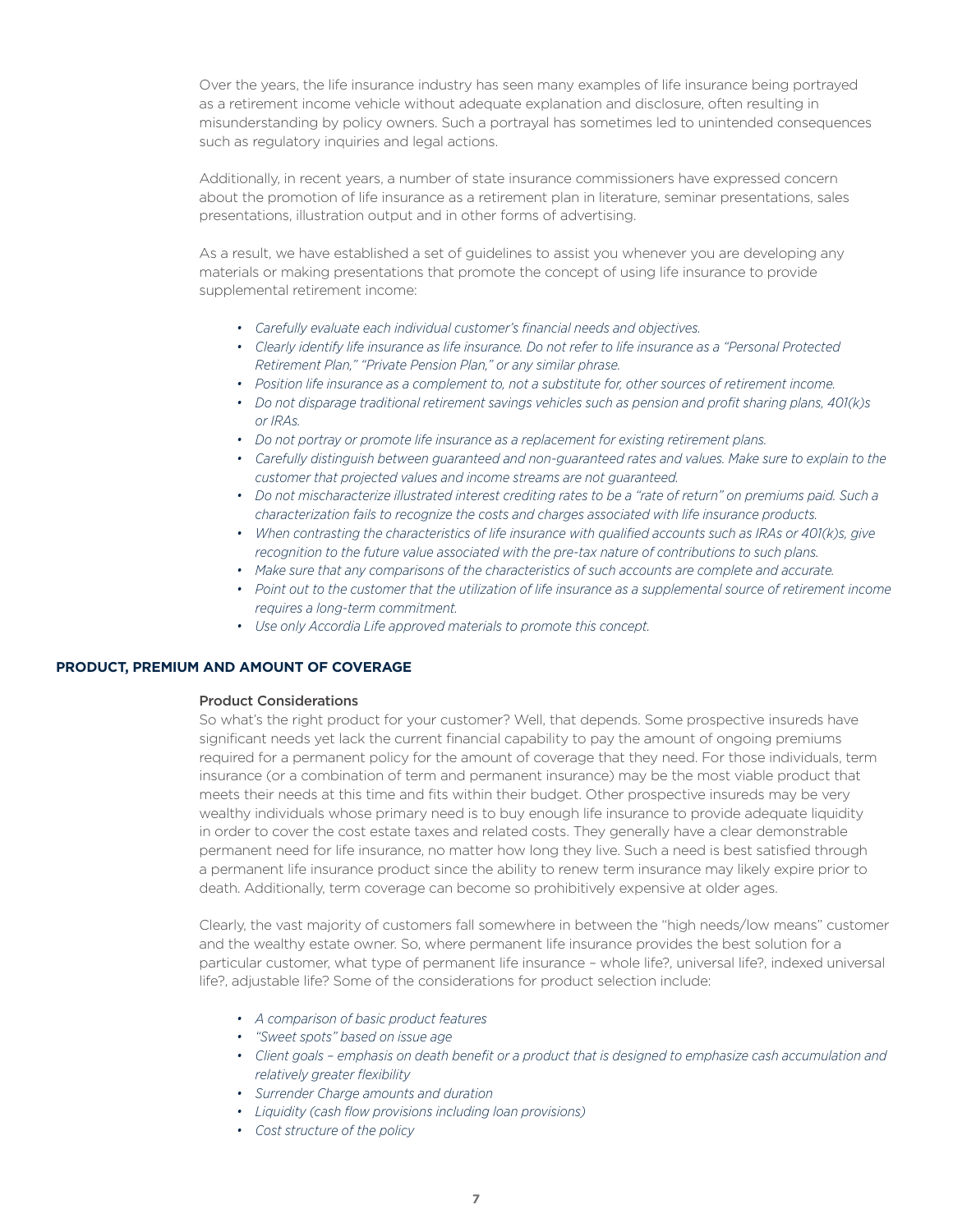- *• Likelihood of policy transactions (loan/withdrawal activity, changes in face amount, etc.*
- *• Other Insurance in force*
- *• Evaluation of guaranteed vs. non-guaranteed elements*
- *• Premium levels*
- *• Ability to pay planned premium levels now and in the foreseeable future*

The appropriateness of a life insurance product recommendation should also encompass the selection of optional riders. Accordia Life's insurance product portfolio includes a variety of riders that offer compelling value propositions, and can be attached with little or no additional cost. Wellness for Life and the Accelerated Access Rider are examples of such propositions.

Some of the more traditional riders such as Waiver of Premium, Waiver of Monthly Deduction, Children's Insurance Rider and Guaranteed Purchase Option, present very valuable features at a very reasonable cost. So what is the agent's duty with respect to riders in terms of making an overall suitable product recommendation? Again, as with the base policy, a careful evaluation of client objectives and circumstances provides some insight here. Perhaps more importantly, the client should be made aware of what is available, particularly if it appears to you that a specific rider is acutely pertinent to their situation.

#### **Premium Payments**

The determination of the appropriate planned premium level for each client is also an important aspect of making suitable recommendations. Given that the majority of Accordia Life's insurance products are flexible premium products, there is an extensive range of premium levels that a policy owner can choose from ranging from product minimums up to federal definitional guidelines. Depending upon the objectives of the customer, the "planned premium" decision may be based on projected cash value targets, projected cash flow targets, or on a reasonable amount that supports projected cash values and death benefits throughout the life of the policy. The customer may elect a limited or finite premium approach which can range from a single premium to a multiple duration premium, or the customer can elect a continuous pay approach that contemplates the payment of the premium level selected all the way through the year of death.

There are a number of ways that the agent can assist the customer with determining the appropriate premium level for a universal life or indexed universal life policy. The illustration system is an extremely important tool to see how different premium levels for a given product, issue age and underwriting classification, project policy values on both a guaranteed and non-guaranteed basis. Regardless of the approach, it's always a good idea to do some amount of "sensitivity testing" within the illustration system since the results are based on current rate assumptions and projected over many years. Discussing the information contained in illustrations is an integral part of assisting the customer in the determination of their planned premium and in providing a level of direction and comfort around the selected amount.

#### Amount of Life Insurance

So what about the amount of coverage – what's an appropriate or "suitable" amount? Within our industry, many articles and texts have been written about the best ways for determining the appropriate face amount of coverage for a given applicant. In more recent years, computer-based needs analysis software programs provide agents with a valuable tool to use in facilitating the discussion with their clients about their needs and objectives, and ultimately in helping to determine the appropriate amount of coverage.

Some of the traditional approaches to this determination are the multiple-of-income approach, the financial needs analysis approach and the capitalization approach. The first one does not require any special software or number-crunching analysis. It merely uses a simple table that lists certain multiples of an applicant's current income, that vary depending on the applicant's issue age, as a starting point for determining the appropriate amount of life insurance, and perhaps as a general rule of an upper limit of coverage that an insurer may issue.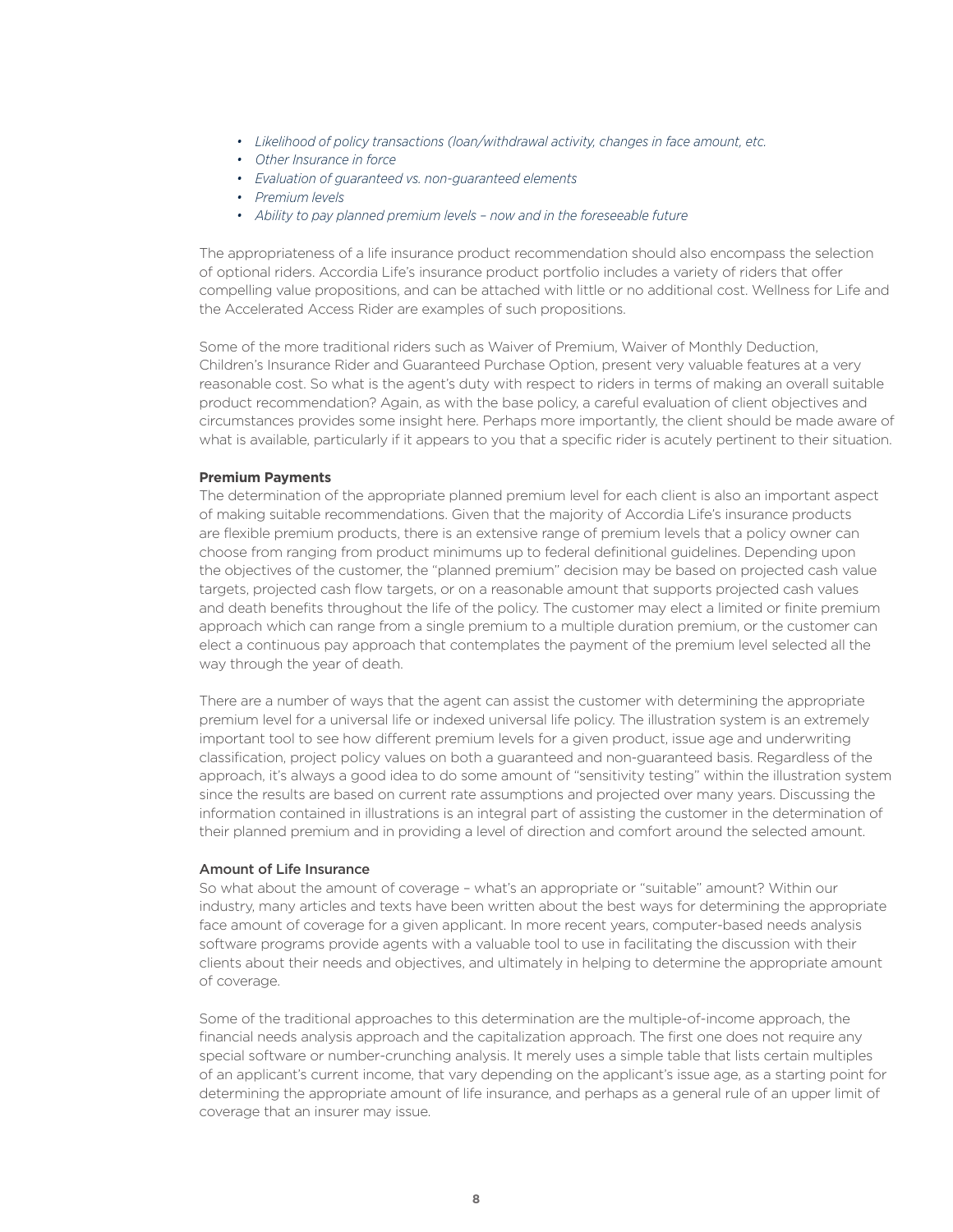The other methods represent a more analytical approach that examines the needs and objectives of the applicant in determining the recommended face amount. They calculate and combine the amounts represented by various items such as final expenses (medical, funeral), probate fees, taxes, mortgage and debt payoff, college education funding, retirement funding, and possibly some percentage of income replacement needs. Whatever lump sum results can be a starting point for determining the face amount of coverage. But it's important to remember that just because the needs analysis indicates a suggested amount of insurance coverage that does not necessarily mean that the underwriter will approve such an amount for policy issue.

Obviously, the appropriate face amount will vary among different client profiles. A married individual has different needs, in general, than a single individual. A married couple with several children generally need a greater amount of coverage than a couple with no children. A stay-at-home parent has a need for life insurance that is often overlooked or at least undervalued. A single parent may have a more acute need for life insurance than a married individual since there is no surviving parent that can potentially replace the family's income. A wealthy individual with a large estate tax burden generally needs a greater amount of coverage than a middle income individual. A business owner needs an amount of coverage sufficient to take care of his or her personal needs as well as those for business needs.

So-called "juvenile insurance" – life insurance that insures the lives of children – requires additional analysis. Since a child does not have dependents of his/her own, it is more challenging to find justification for substantial amounts of insurance on their lives. On the other hand, life insurance purchased at a young age can offer an exceptional value and getting started early on a life insurance program can greatly enhance the future financial well-being of the that child and place them in a better position to protect against premature death when they start their own families. Including a GPO (Guaranteed Purchase Option) on such a policy bolsters that future protection even more. On that basis, one could argue that juvenile insurance might seem to be appropriate in nearly all cases. But to a large extent, the amount of insurance that can be justified on a juvenile relates to the amount of insurance in force on the child's parents and perhaps the amount on the child's siblings. Please see Accordia Life's Field Underwriting Guide for more details.

In any event, an appropriate amount of life insurance purchased at an early age can be a very valuable purchase for that child throughout his or her life.

### **APPROPRIATE USE OF ILLUSTRATIONS**

We believe that the proper use of compliant illustrations facilitates the agent's explanation of our products to prospective customers. Properly used, illustrations can help promote the customer's understanding of the product they are purchasing. A customer's overall comprehension of policy features, guaranteed and non-guaranteed elements, access to policy values and policy limitations can be enhanced through illustrations.

The foundation for Accordia Life's guidelines on the use of illustrations is the NAIC Life Insurance Illustrations Model Regulation which has been adopted by the individual states, and in some cases with variations that are significant. The definition of an "illustration" is extremely broad – any presentation or depiction that includes non-guaranteed elements of a policy of life insurance over a period of years. The content and use of illustrations is highly regulated by the states and not just by regulations designed specifically for the subject of illustrations. Advertising laws and unfair trade practice statutes also come into play when an insurance product is portrayed or depicted in any product presentation, including illustrations. It's important to understand that some states have specific requirements outside the Model Regulation that may have been in place even before its adoption or added afterward based on the state's experience with customer complaints.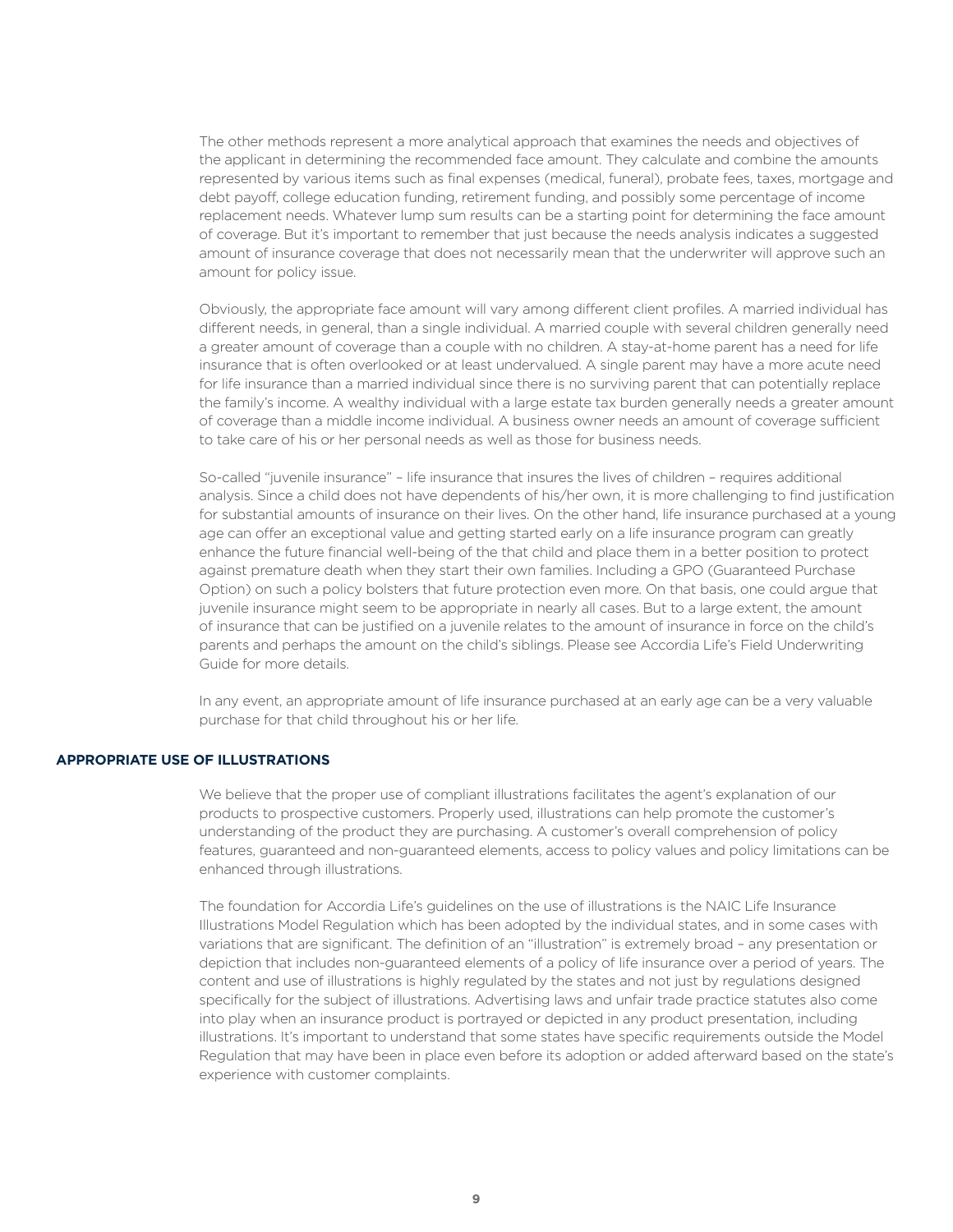Here are a few simple "best practice" reminders for the effective use and presentation of life insurance illustrations:

- *• Provide the customer with the basic illustration and describe its contents.*
- *• Use supplemental illustrations to provide additional detail on the mechanics of the policy.*
- *• Make sure that any supplemental illustration is accompanied by the basic illustration.*
- *• Make sure the customer understands what is guaranteed and what is not.*
- *• Explain the assumptions or conditions that are subject to change in the future, and the effect those changes could have on premiums, death benefits, cash values, and the length of time that the policy remains in-force.*
- *• Avoid aggressive scenarios e.g., illustrating max cash flows based on current assumptions.*
- Make sure the customer understands how any loans or withdrawals could affect the benefits, cash values, the *length of time that the policy remains in-force, and any downstream adverse tax consequences.*
- *• Make sure the customer understands the timing of policy charges and interest credits.*
- *• Be able to explain the 7-pay limit, the GSP/GLP and the basic tax aspects of life insurance.*

The NAIC Life Insurance Illustrations Model Regulation requires that a signed Basic Illustration, with all pages included, must be submitted at the time of policy application. The only exceptions to this requirement are if no illustration of any kind was used in the sales process, or if the policy is applied for other than illustrated. In that event, a certificate in lieu of an illustration may be submitted with the application.

In order to comply with the Model Regulation, the signature date of the illustration must be on or before the signature date of the application. In those instances in which a Policy Illustration Certificate is used, that form must similarly contain a signature date that is on or before the signature date of the application.

Please be aware that the states of Arkansas, Connecticut, Michigan, North Dakota, Oklahoma, South Dakota, and Wyoming require that a signed illustration be submitted with the application for an indexed life product. As a result, the illustration certification cannot be used for indexed products in these states.

# **FIELD UNDERWRITING**

A rookie agent once said to an agency manager – "Field Underwriting? I thought that Underwriting was what the home office does before I can get a policy issued."

Although it's true that the home office underwriter evaluates applications for life insurance according to established company underwriting standards and guidelines, each individual agent should recognize that in representing the insurance company he or she is on the front lines of evaluating a prospective customer. In other words, one of the agent's key roles throughout the sales interview, application/issue process and delivery of a policy, is that of field underwriter.

It has been suggested that the agent's observation of and communication with a prospective insured may even be the most important part of the overall risk selection process. The agent is the person who physically observes the prospective insured, talks to them about their needs and objectives, asks questions about their financial situation, and records their responses to questions on the application and related documents. Indeed, underwriting a proposed insured relies on the agent accurately recording the answers to questions on the application.

But the application is neither the beginning nor the end of the field underwriting process. In some instances, the prospective insured's responses may seem inconsistent with an agent's personal observations or other information already collected. Sometimes the agent may observe what appears to be a physical, emotional or mental disorder or impairment but it is not disclosed by the applicant. The expectation of the agent is not that he or she becomes an amateur physician or psychologist, but rather that the agent relays any and all pertinent information to the home office. A key duty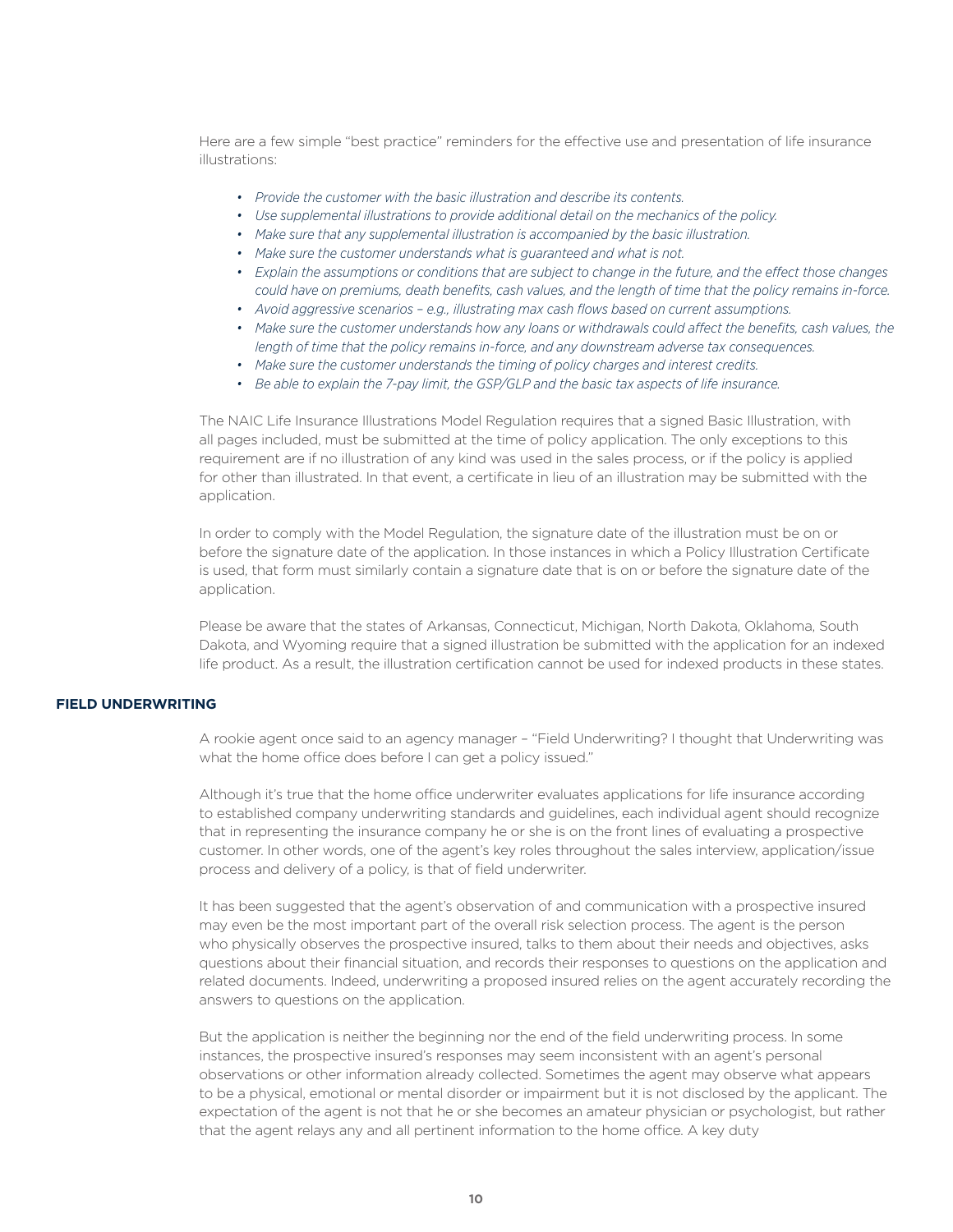of the agent is to make the underwriting department aware of any information, records, history or anecdotes, for which the agent has knowledge, that may adversely affect the prospective insured's risk profile and underwriting classification. This includes information that arises before or after the application is taken and up through the time the policy is delivered.

Field underwriting is also an element in making suitable recommendations for the client. If an agent knows of a particular client's medical impairment, it might affect the recommendation of a particular product, the proposed amount of life insurance or the planned premium. It would likely prompt some preliminary discussion of the possibility of a rated case and how such a rating might affect the proposed coverage and the client's overall objectives.

Similarly, an agent might come across information that what appears to be ostensibly a very wealthy prospect is actually an individual facing potential financial difficulty due to significant debt, bankruptcy, loss of a business, or the imposition of a legal judgment. The agent may want to reassess a recommendation that requires a substantial premium commitment under such circumstances, and have an open and honest conversation of what makes sense for that client.

More information is better. When the agent's recommendation is evaluated by the home office, some of the items reviewed include insurable interest, the purpose(s) for the proposed insurance, ownership and beneficiary arrangements, the financial profile of the applicant, the source of premiums and in replacement cases, the reason for the proposed replacement. Between the application and the Agents Report, the agent provides the home office underwriter with a substantial amount of information. However, the responses on those documents sometimes trigger additional inquiries – most or all of which can be reasonably anticipated by the agent.

The presentation of the case to the underwriter is an important part of being a life insurance professional. Particularly on large cases, and cases for which an agent might anticipate additional questions from Underwriting on an ownership/beneficiary arrangement, an insurable interest issue, financial documentation, or the suitability of a replacement recommendation, the agent should provide a well written cover letter that explains the sales approach as well as the client circumstances and objectives in more detail. In other words, tell the story of how your recommendation was formulated and why it's in the best interests of the customer.

# **FINANCIAL UNDERWRITING**

In the life insurance world, "underwriting" usually triggers thoughts of medical evaluation of mortality risk and a set of requirements that may accompany that evaluation such as paramedical or medical examinations, lab reports, attending physician statements, and requests for additional information.

But the home office underwriter also evaluates a variety of non-medical factors as well – including information about the applicant's occupation, income, net worth, general financial circumstances, the stated reason (s) for the proposed insurance, and the existence of a legitimate insurable interest in the continued life of the proposed insured. The examination of these factors, as well as some not specifically listed here, are collectively known as financial underwriting.

From a financial underwriting standpoint, the primary objective is to confirm that the proposed amount of insurance can be justified by an evaluation of the described need or objective and the financial information provided by the applicant. At the end of the day, life insurance is supposed to provide a measure of compensation to the beneficiaries of the policy. But it is not intended to be used as a financial instrument to place the beneficiaries in a better financial position than they would have been had the insured continued to live. In other words, the purpose of life insurance is not to enrich those who receive the death proceeds but to attempt to replace the economic value of what was lost. Although there is a long-held principle that, at least as a legal matter, an individual is said to have an "unlimited" insurable interest in his or her own life, the home office underwriter and the agent need to have a more discerning view. So, even in the usual case where the owner and proposed insured are the same individual, an insurance company's financial underwriting guidelines, and ultimate profitability, will require that only acceptable risks and appropriate face amounts of coverage are provided.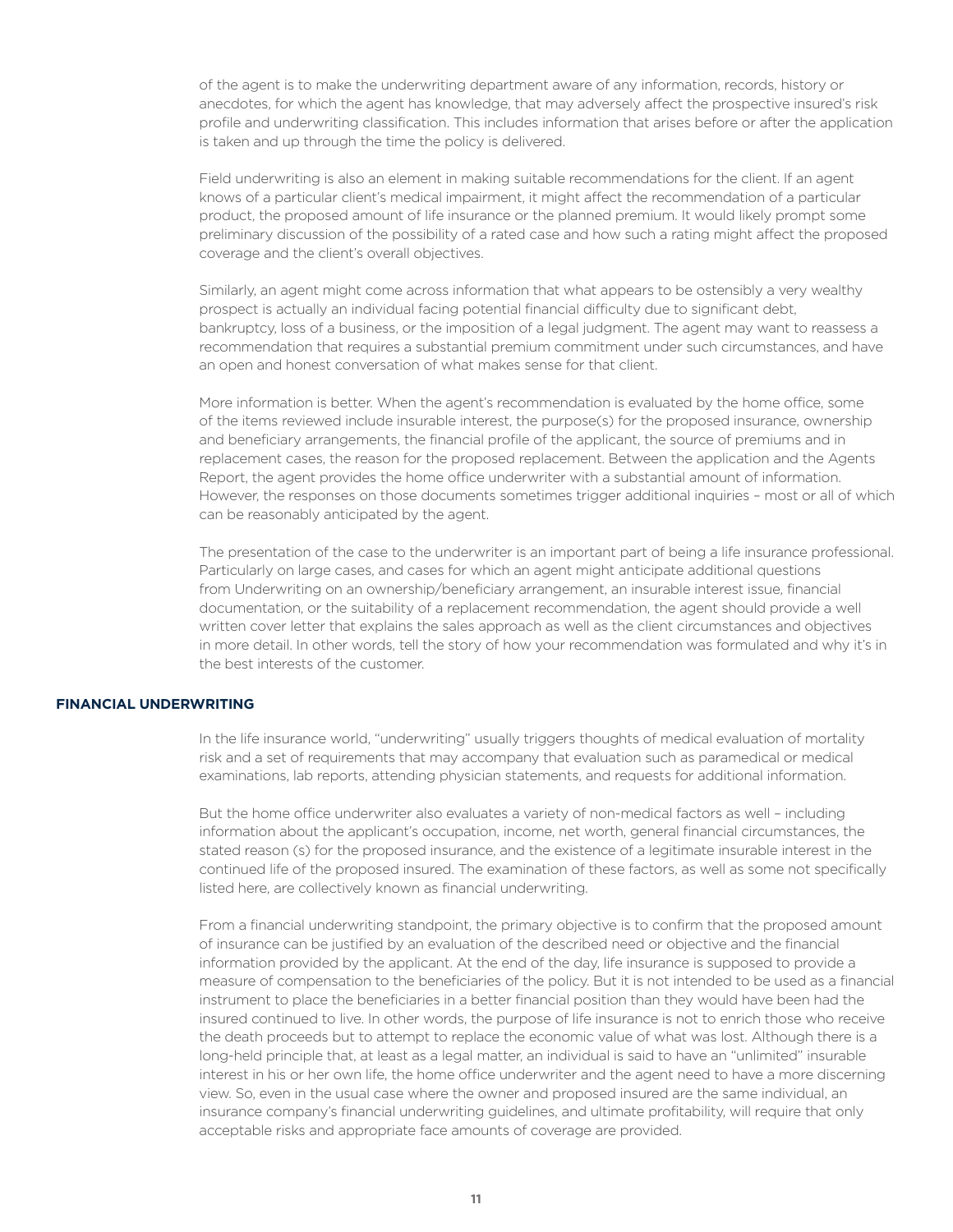The financial underwriting process is also instrumental in assessing the suitability of the case, and it provides benefits for both the insurer and the client. It protects the insurance company from overinsurance and adverse selection. Over-insurance often leads to poor persistency which is contrary to the company's long-term profitability objectives. Adverse selection also affects company profitability and can occur when a proposed insured has a known and potentially serious health problem leading to an increased desire to obtain large amounts of coverage that might not be justifiable under traditional financial underwriting guidelines. To help minimize this risk, the underwriter must confirm the insurable interest and that there is a sound underlying economic basis for the requested face amount.

The financial underwriting process also protects the client by examining the purpose of the insurance, assisting the client and the agent in determining whether the amount of insurance is appropriate for the need and to ensure that the client is not over-insured to the point of becoming "insurance-poor" or unable to afford to pay ongoing premiums. In some cases, particularly those involving applications for large amounts of coverage, additional information in the form of a Financial Supplement is required.

In addition to medical underwriting requirements, tables and instructions, the Accordia Life Field Underwriting Guide contains a lot of useful information on non-medical risks and financial underwriting. Among the guidance presented are maximum face amount limits depending upon issue age, income, purpose for the insurance, whether the policy will be personally owned or business owned, and other factors. In addition, there are maximum limits imposed on the amount of planned premiums for the proposed coverage relative to the applicant's income and net worth. Please be advised that all of these measures constitute the upper limits of what will be considered, rather than a guarantee that the potential maximum amount of coverage that an individual could qualify for will be issued by the Company.

# **OWNERSHIP & BENEFICIARY ARRANGEMENTS**

One aspect of the sale and servicing of life insurance which is all too often taken for granted is the proper arrangement of owner and beneficiary. The owner of an Accordia Life policy has all the rights and privileges of ownership. The policy owner has the right to change the beneficiary, the right to access policy values, change interest crediting strategies, death benefit options, delete riders, or surrender the policy, etc., subject to the rights of an assignee, if applicable. In cases where the policy owner is not the insured, all correspondence from the company, including premium notices, is addressed to the owner and not to the insured.

# Personal Insurance Cases

In most cases involving typical family needs (i.e. income replacement, education funding, debt repayment, emergency fund, etc.); the insured generally wants to be the owner of his or her own policy. Unless a potential or currently identifiable estate tax problem or other special circumstance exists, this is the simplest and most manageable designation to use. This is the only ownership designation which will give the insured absolute certainty of control over the ultimate disposition of the death proceeds. The owner has access to policy values and is also the primary focus of the basic tax implications of the life insurance policy.

But for large estate planning cases where the client faces a substantial estate tax burden and desires a large amount of life insurance to provide the necessary liquidity on death, third party ownership alternatives need to be evaluated. These alternatives may include ownership by a spouse, an adult child, several adult children, a family limited partnership or an irrevocable life insurance trust (ILIT).

Some of these alternatives may have potential downsides, so due care must be exercised whenever a particular ownership and beneficiary arrangement is recommended. For any case involving estate planning, consultation, and coordination with an estate planning attorney is a critical component of the planning process in general, and for the ownership & beneficiary arrangement in particular.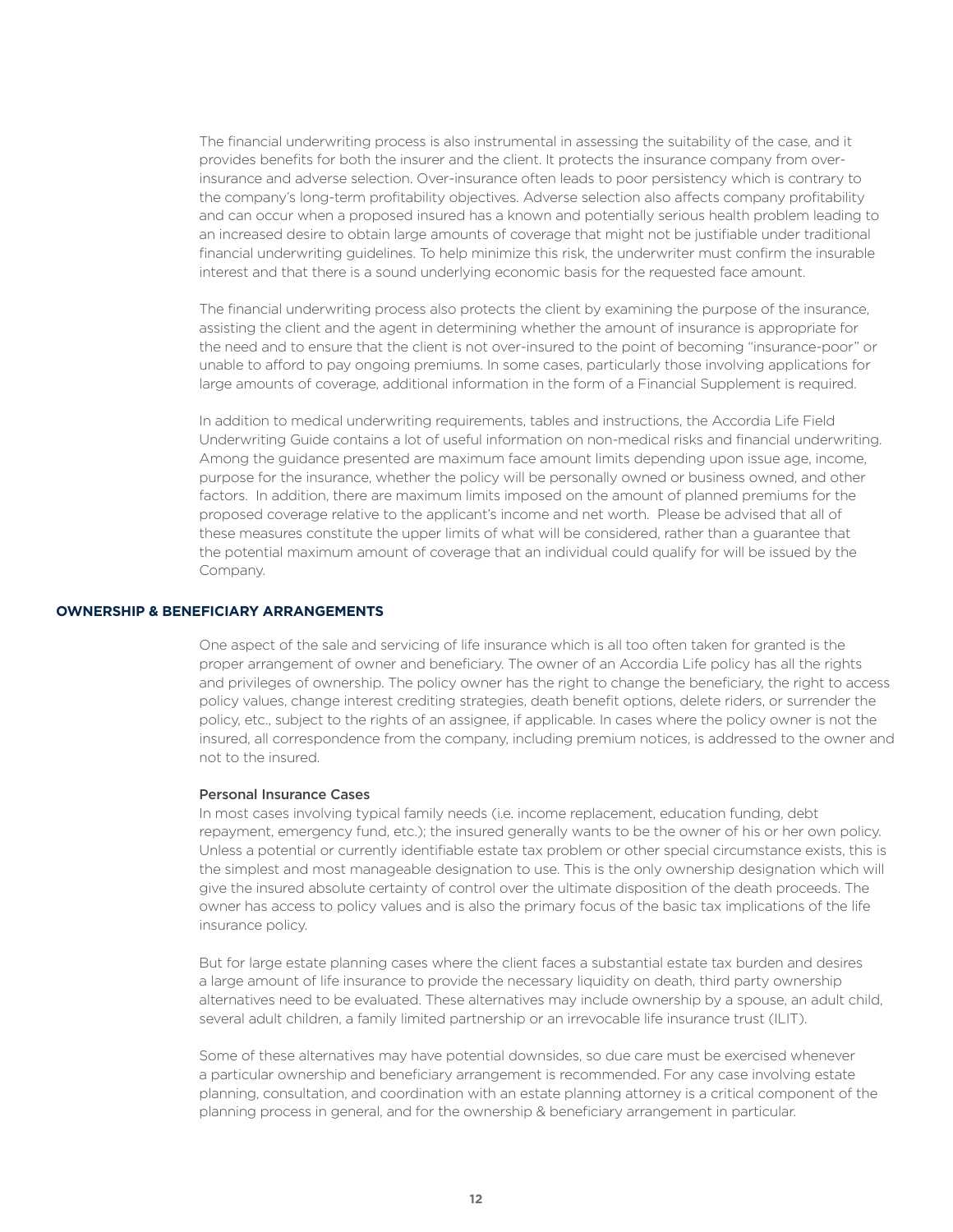### Business Insurance Cases

Ownership and beneficiary arrangements are also vitally important in business insurance cases to ensure that the rights of ownership are exercisable by the right party, that the death proceeds are paid to the intended party and that the optimal tax characteristics are preserved. Here again, as with personal insurance cases, the ownership and beneficiary arrangement is a fundamental part of making a suitable recommendation and being a true insurance professional.

For entity purchase buy-sell agreements and key person life insurance sales, the owner and beneficiary of the policy should be the business entity itself. For a cross purchase buy-sell agreement, the owner and beneficiary will generally be the partner(s) or fellow shareholder(s) of each insured.

For cases involving executive benefit planning, the appropriate ownership designation depends on the type of executive benefit arrangement. For executive bonus arrangements, the owner is the employee him/herself and the beneficiary is selected by the employee – generally the employee's spouse or other family member. For split dollar arrangements, the appropriate ownership and beneficiary structure depends on the type of arrangement that will be used – i.e., a loan arrangement or the endorsement split dollar method. When life insurance is used in conjunction with a nonqualified deferred compensation plan, the corporation is generally both owner and beneficiary.

#### Life Insurance Tax Traps

In cases involving third party ownership (where someone other than the insured will be the owner of the policy), the agent and the client need to be on the same page on the specific reason(s) for the ownership designation. This is an integral part of the overall suitability of the sale. In addition, particularly in cases in which the insured will not be the policy owner, it's important to align the ownership and beneficiary designations.

Third Party Gift Tax Trap (Personal Insurance "Unholy Triangle"). Perhaps the most frequently encountered tax trap in life insurance planning involves ownership of a life insurance by someone other than the insured while someone else is the designated beneficiary. Such an arrangement has potentially devastating gift tax consequences when the insured dies. To the extent that the death proceeds of the policy are paid to someone other than the policy owner, he/she has made a taxable gift of those proceeds. The third party gift rule or Goodman Rule (named after a famous Second Circuit Court of Appeals case) manifests itself in a number of different situations.

**Example 1:** Husband applies for insurance on wife's life designating himself as the policy owner and naming their children as the primary beneficiaries. Wife dies. At the instant of her death, Husband has made a taxable gift of the entire proceeds to the children.

**Example 2:** Husband applies for insurance on his own life naming his children as primary beneficiaries. Several years later, to remove the policy from his estate, Husband transfers ownership of the policy to Wife. However, the beneficiary designation was not changed. When Husband dies, Wife has made a taxable gift of the entire proceeds to the children.

**Example 3:** Father understands the importance of having third party ownership of the \$4,000,000 policy on his life in order to avoid inclusion of the policy proceeds in his taxable estate. However, he does not want the perceived inflexibility or the legal expense of an irrevocable trust. Father has four children and he also understands that making them all joint owners of the policy would create a rather unwieldy form of policy ownership, particularly since all four live in different states. He designates his oldest son to be the policy owner with all four children as the designated beneficiaries since he wants them to be treated equally. Unfortunately, Father's decision will have an enormous adverse tax consequence for his oldest son. When Father dies, the oldest son is deemed to have made a gift of three fourths of the policy proceeds (\$3,000,000) to his siblings. He may well have to use most or all of his part of the proceeds to pay for his gift tax liability. To add to that blow, those dollars are not available to provide the estate with the liquidity it needs.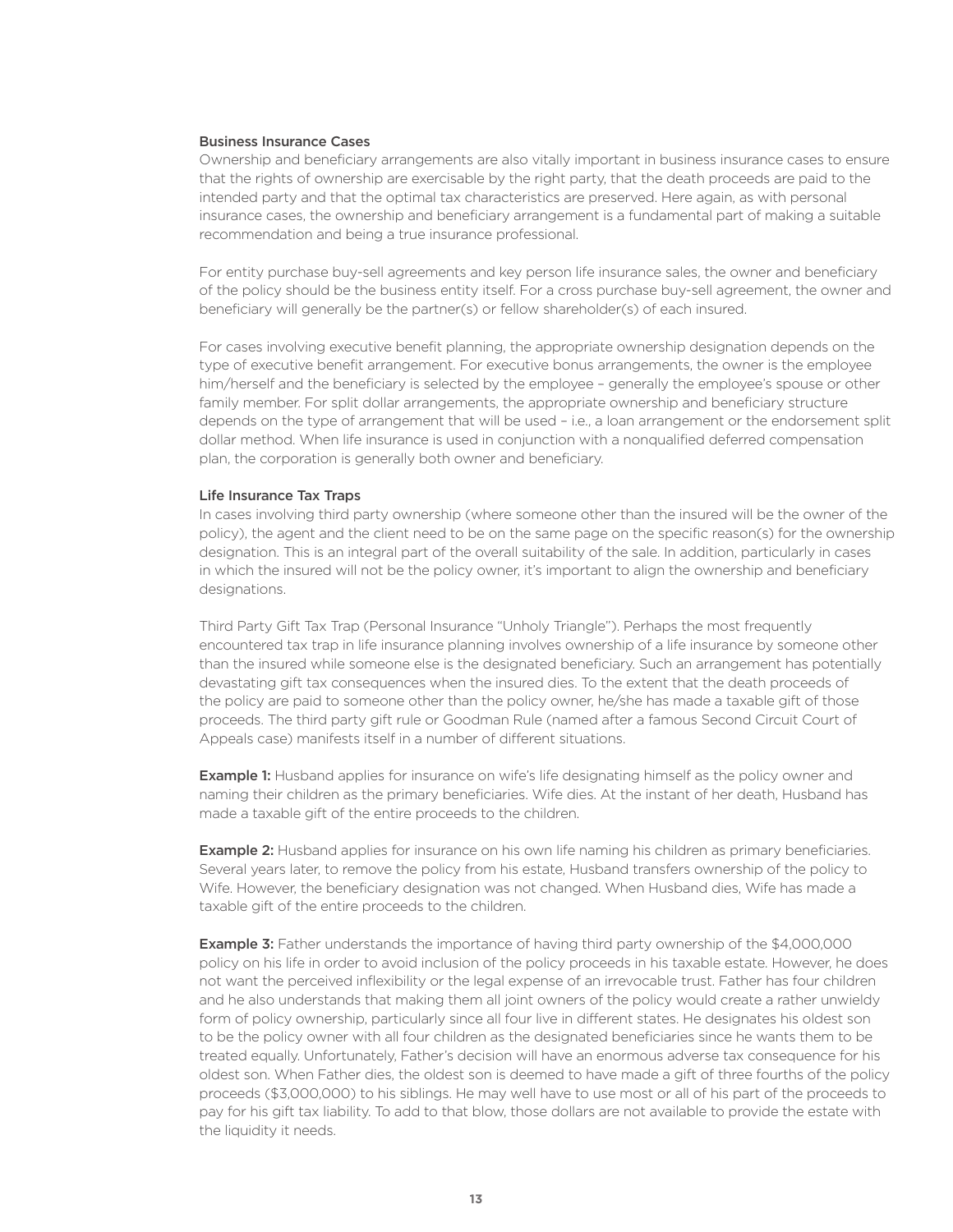Business Insurance "Unholy Triangle." Similar to the Goodman Rule situations described above, misalignment of ownership and beneficiary designations can have adverse tax impacts in the business insurance arena as well. For example, if a corporation is the owner, beneficiary and premium payer on a policy on the life of an employee, it will receive the death proceeds income tax free. However, subsequent distribution of those proceeds to the employee's beneficiary, for example, to discharge the corporation's obligation under a deferred compensation agreement, will be taxable as compensation. If the employee is a shareholder, such a distribution may be treated as a dividend.

If the corporation is the owner and premium payer, but the beneficiary is another shareholder, the proceeds will likely be taxed as a dividend to the shareholder. The Circuit Courts are divided on the issue of whether dividend treatment would apply if the proceeds are payable to the insured shareholder's personal beneficiary. The IRS has taken the position that dividend treatment would apply. The IRS has also taken the position that if the proceeds of the policy are payable to a non-shareholder employee's personal beneficiary, the proceeds are taxable as compensation.

If the corporation is merely the premium payer, and the employee or shareholder owns the policy and has designated a personal beneficiary, the proceeds will be excludible from income under Section 101(a) (1). Of course, the premiums would be considered taxable income to the employee.

As you can see, consistent with your efforts in making suitable recommendations, the tax aspects of life insurance need to be considered. For more information or to discuss a prospective case, please contact Accordia Life Advanced Markets.

# **INSURABLE INTEREST**

Although some sources describe insurable interest in terms of the potential loss suffered by a person or persons upon the death of another person, the better definition is one that presents a more positive, optimistic message. Insurable interest essentially stands for the proposition that a person has a demonstrable interest, and derives a financial benefit from, the continued existence and survival of another person.

This concept has deep historical roots dating back to laws established in England in the 18th century to ensure that life insurance would be carefully distanced from gambling and speculation. These laws essentially provided that contracts formed without a demonstrable insurable interest were void.

As previously noted, it is often said that any individual has an unlimited insurable interest in his or her own life. From a purely fundamental view, this seems correct. But ask any underwriter whether that is the end of the conversation, and you will get a resounding "NO." Just because an individual cares deeply about the objects of his or her affection does not mean that an insurance company is willing to issue an excessive amount of insurance that invokes the additional risks described in the previous section on financial underwriting. Certainly in the case where the applicant/owner is a different individual from the proposed insured, it must be apparent to the underwriter that the applicant/owner has a clear continuing financial interest in the continued existence of the insured. Otherwise, such a third party applicant may be motivated by prospects of enrichment or economic advantage in the event that the insured dies prematurely.

It's quite natural that the issue of insurable interest is based on the relationship of persons and that the closer the relationship, the more likely that the presence of an acceptable insurable interest can be demonstrated. Again, the presumption under insurable interest statutes is that there is a personal connection between a beneficiary (or a third party owner) and an insured that makes the insured more valuable alive than dead. Although in most cases the owner and insured are the same individual, there are numerous instances in which another individual, a trust or a business entity will procure insurance on the insured's life. As discussed in the previous section on Ownership & Beneficiary arrangements, in such cases it generally makes sense for the owner and beneficiary to be the same person or entity, although there may be cases in which the beneficiary is a different individual than the owner. While from a strict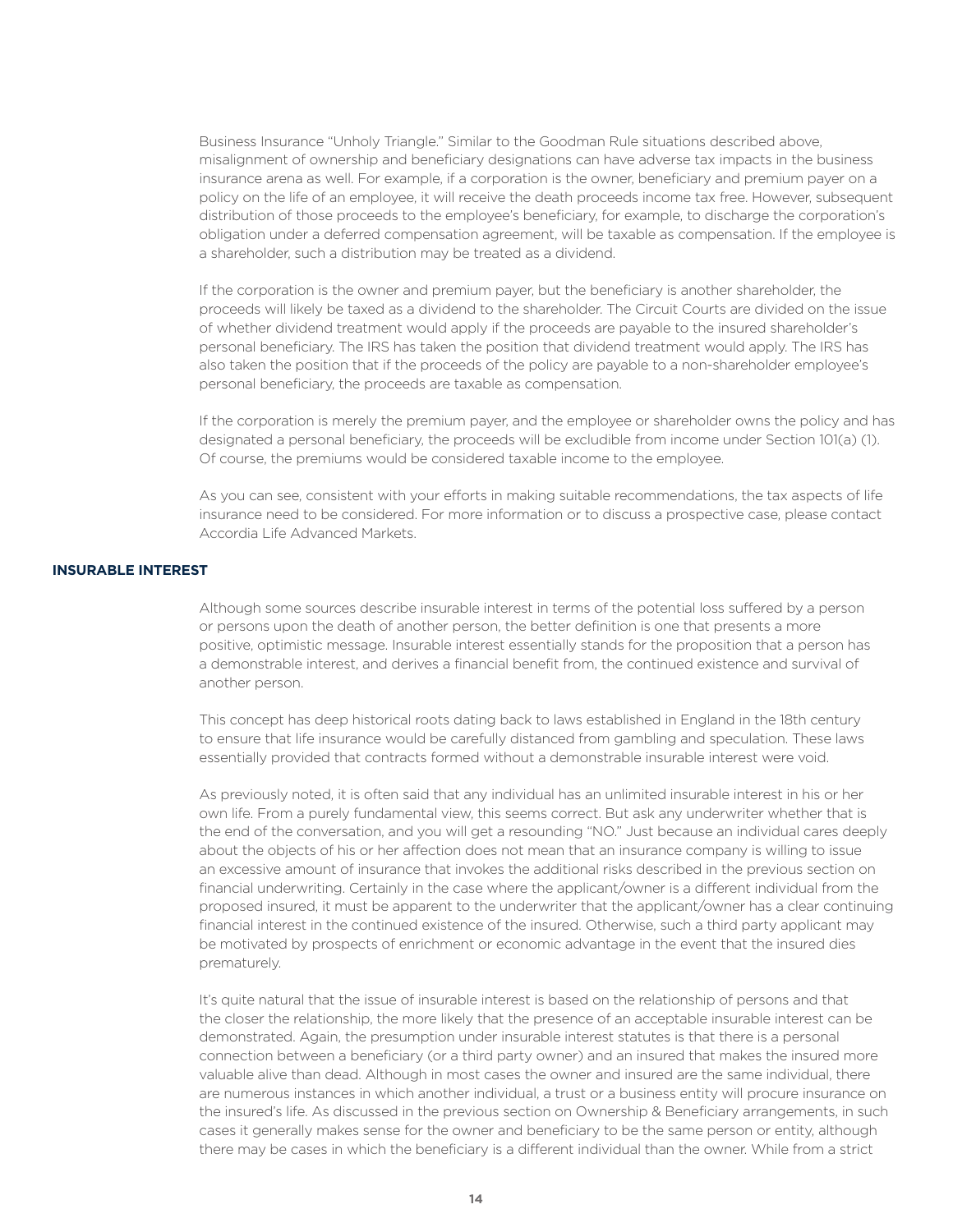legal standpoint, it would be the owner rather than the beneficiary who should be scrutinized from an insurable interest standpoint, the underwriter will examine the relationships of all parties to the contract including the beneficiaries in order to evaluate the presence of insurable interest, the purpose for the insurance and whether it makes economic sense.

Note that most third party ownership designations provoke some inquiry, and unusual combinations of third party owners and beneficiaries are almost certain to result in requests for additional information. In recent years, probably no other marketing phenomenon has tested or irritated state insurable interest statutes than Stranger Originated Life Insurance (STOLI) or Investor Originated Life Insurance (IOLI) programs. These represent deeply troubling approaches to selling large amounts of life insurance where no demonstrable insurable interest exists and where the acquisition of life insurance is employed in such a way that a party unrelated to the proposed insured attempts to profit through the death of the insured. These arrangements violate the very essence of what insurable interest laws are designed to protect against. In addition to the insurable interest issue, such arrangements also pose additional risks to the applicants in terms of diminished coverage available for personal needs, rebating issues, and the potential for fraud.

Numerous variations have developed over the years to induce potential insureds to engage in such transactions. Sometimes applicants are offered an up-front fee for the use of their insurability and sometimes they are offered no-cost insurance protection for a period of time. In some cases, the inducement is connected to apportioning a segment of the death benefit of the policy to a charity or other designated beneficiary. Increasingly, significant efforts have been made by certain promoters to disguise what in essence are STOLI/IOLI transactions, with the intent of fraudulently inducing companies such as Accordia Life to issue policies that are destined to be used in such arrangements.

It is our position that STOLI/IOLI arrangements are contrary to public policy foundations associated with the life insurance industry, tend to jeopardize the tax-favored status that life insurance enjoys within the Internal Revenue Code, take advantage of unsuspecting consumers, and frequently involve misrepresentation or fraud in connection with applications presented to Accordia Life .

Accordingly, all agents need to recognize that Accordia Life prohibits the sale of its products in conjunction with any such arrangements. Simply put, if there is any evidence of a plan, at the time of application or after issue, that a customer is going to subsequently transfer the policy as part of a STOLI/ IOLI transaction, we will take appropriate action which may include the cancellation or rescission of the policy. If detected at the time of application, we will not issue the policy. All Accordia Life agents have a duty to disclose information that is discovered at any time that indicates such a plan is in place. If an Accordia Life agent attempts to engage in such transactions by withholding or disguising information in the application process, it may lead to commission chargebacks and the termination of producer appointments, contracts and/or selling agreements.

### **REPLACEMENT CONSIDERATIONS**

At Accordia Life, we want all of our producers to fully understand their responsibilities when making a replacement recommendation in the course of selling Accordia Life insurance products. We know that you take these responsibilities very seriously.

It's critical to keep in mind that the best interest of the customer is paramount in any product recommendations that you make, but particularly where the replacement or modification of an existing life insurance policy or annuity contract is involved. Alternatives to replacement should always be considered – a point emphasized by state replacement regulations and Accordia Life's own replacement guidelines.

It's vitally important that you understand that Accordia Life does not condone systematic replacement, and will not allow its agents to engage in such practices commonly referred to as "twisting" or "churning." Please understand that it is not Accordia Life's position that replacements are per se bad. On the contrary, in some cases it makes good sense to make such a recommendation, and it may be quite clear from the facts presented that the customer will be demonstrably better off by purchasing the new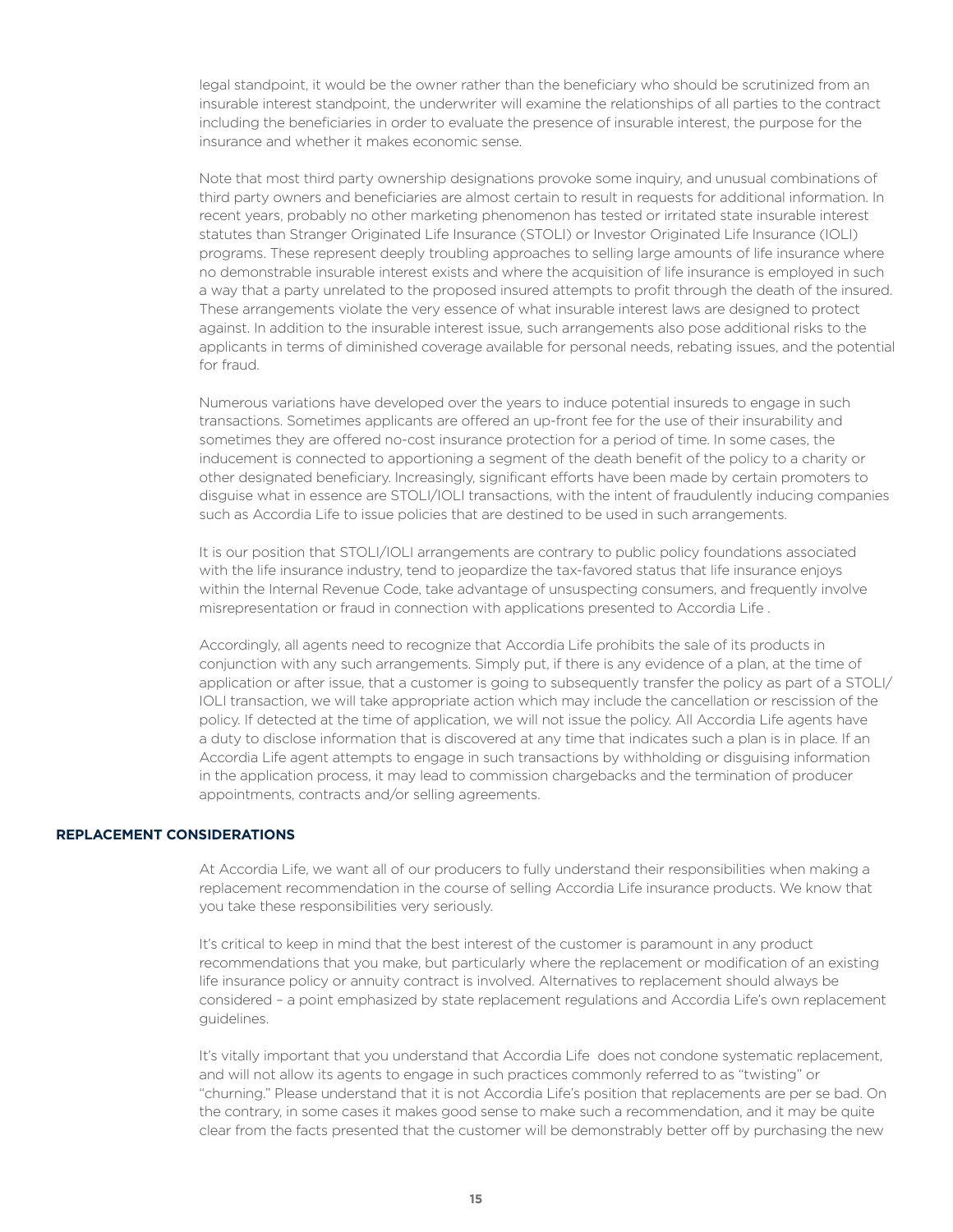policy or contract. Probably the most important point here is that the replacement evaluation is inextricably tied to suitability. As with all of your recommendations in the course of selling life insurance and annuity products, it's vital that you adequately assess the customer's needs, objectives and financial circumstances.

The NAIC Model Regulation on Replacements of Life Insurance and Annuities has been enacted in a majority of states. There is a clear regulatory desire for more agent justification of replacement transactions as well as improved company oversight. In addition, state insurance departments are also increasingly concerned about the circumvention of their replacement regulations through unreported replacements. Several states, including the state of Iowa, have also issued bulletins reminding agents and companies that the Model Regulation's definition of replacements includes transactions in which values from one policy or contract are used to fund a new policy or contract. Therefore, agents must report, and companies must monitor, so-called "financed purchases."

It is important to understand some of the key fundamental aspects of the Model Regulation. They include:

- *• The Model Regulation applies to both life insurance and annuity purchases.*
- *• The Model Regulation provides a very broad definition of what types of transactions are considered to be replacements.*
- *• The Model Regulation imposes strict requirements for agents and companies. Included in these requirements is a standard replacement form that must contain particular information, a certification by the agent that only company approved sales materials were used in the sale of the new policy and a demand that companies monitor replacement activity and have controls in place to monitor unreported replacements.*

Accordia Life encourages its producers to perform a side-by-side comparison whenever they are making a replacement recommendation, and maintain a copy in their client file. Doing so demonstrates that you have evaluated the advantages and disadvantages of the recommended replacement and that you have tried to make a recommendation that is suitable for the customer and is in their best interest. It's also important to realize that, in formulating the current Model Regulation, the NAIC was particularly concerned that there are many transactions that do not include a full surrender of the existing life insurance policy or annuity contract but would clearly have an impact on that coverage. For example, the commissioners were concerned about the practice of systematically extracting values from one policy or contract and funding a new policy or contract. They believed that the net effect of such withdrawals or "partial" surrenders in many cases may not be in the best interest of the customer, and further that such transactions are frequently not reported as replacement transactions. With respect to life insurance replacements, they were particularly concerned about transactions in which substantial loans were taken on an existing policy to fund a new policy, only to let the existing coverage eventually lapse. The commissioners noted that in these transactions, there was a clear intent to replace the current in-force policy, yet the practice of letting the current policy die a sort of "slow death" went unreported as a replacement.

As a result, under the Model Regulation, a replacement includes any transaction in which funds from one policy are used to fund a new policy. The Model Regulation Replacement Form is very instructive in this regard. It presents two key questions:

- **1.)** *Are you considering discontinuing making premium payments, surrendering, forfeiting, assigning to the insurer, or otherwise terminating your existing policy or contract?*
- **2.)** *Are you considering using funds from your existing policies or contracts to pay premiums due on the new policy or contract?*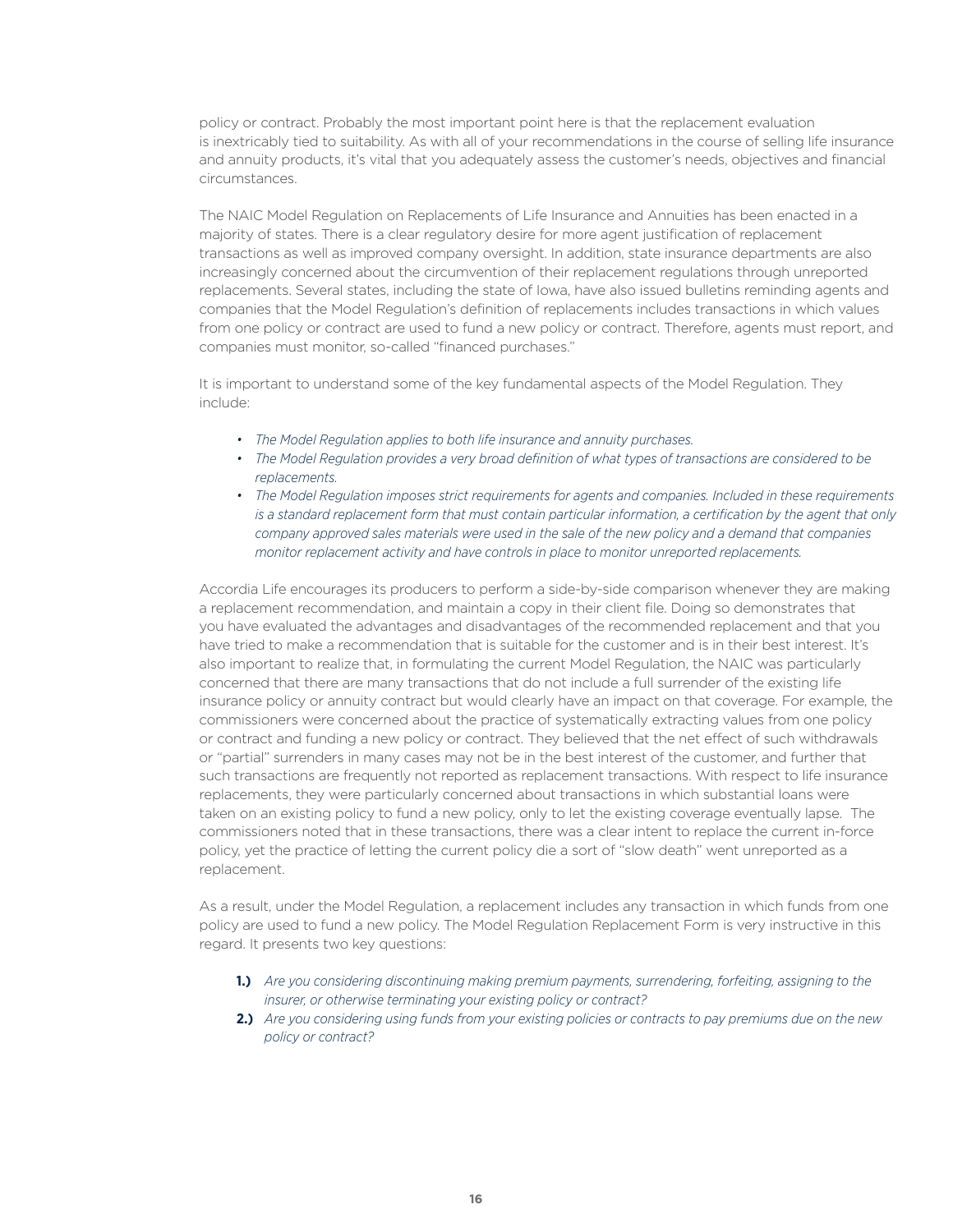A couple of items to keep in mind. In Question #1, we can see that, even if the customer is not completing a 1035 exchange or utilizing funds from the current policy to pay the premium on the proposed policy, if he or she is considering "otherwise terminating the policy," then a replacement transaction is occurring. For example, if premium payments are discontinued on the existing policy and it is simply going to be allowed to lapse at a later date, a replacement is taking place.

It's easy to see that Question #2 underscores the fact that any time you use funds from an existing policy to pay premiums on a new policy, you have a replacement situation.

One other very important item on the form has to do with the reason for the replacement recommendation. It is vital that you are able to document why the current policy no longer adequately meets the customer's needs and objectives, and why the proposed Accordia Life policy does.

Of course most replacement transactions are initiated prior to the underwriting decision on the proposed policy. But when an adverse underwriting decision is communicated to you by Accordia Life's underwriting department, it is important to reassess your recommendation and revise any comparison of the current and proposed policies accordingly.

Important: We have constructed the Agent's Report in order to assist you in documenting that you have considered various information in conjunction with a replacement recommendation. It assists Accordia Life in appropriately evaluating and monitoring replacement activity. Be sure to complete the Agent's Report accurately. These questions should seem straightforward and a couple of them deserve special attention. The primary reason(s) for the replacement is a key inquiry and something that should be clear to both you and the customer. It's important that you provide an understandable response that supports your recommendation that the customer replace his or her current coverage. Avoid vague responses such as "better policy" or "upgrade." It's also important to determine the amount of any surrender charges that will be assessed upon the replacement of the current policy. Other key questions involve the issue age and underwriting classification of the current policy. In the event that the proposed Accordia Life policy will be issued with a significant rating, the replacement of a policy with a standard or better underwriting classification would likely not be in the customer's best interest.

# Appropriate Replacements

In order to determine if a replacement is appropriate, the agent and the client are encouraged to compare and contrast the benefits and limitations of the proposed policy with the benefits and limitations of the existing policy. If, after such a review, the client determines that the benefits of the replacement outweigh the limitations, the replacement may be justified. Some factors the agent and the client are encouraged to consider when comparing and contrasting a proposed policy with an existing policy include, but are not limited to, the following:

- *• Issue age*
- *• Face amounts of coverage*
- *• Planned premiums*
- *• Surrender Charges and durations*
- *• Guaranteed and non-guaranteed rates or values*
- *• Features, benefits, riders*
- *• Cost of insurance rates*
- *• Underwriting classifications*
- *• Policy charges and expenses*
- *• New contestability and suicide exclusion periods*
- *• Loss of a lower loan interest rate and loss of other favorable contract provisions*
- *• Financial status of client*
- *• Company ratings*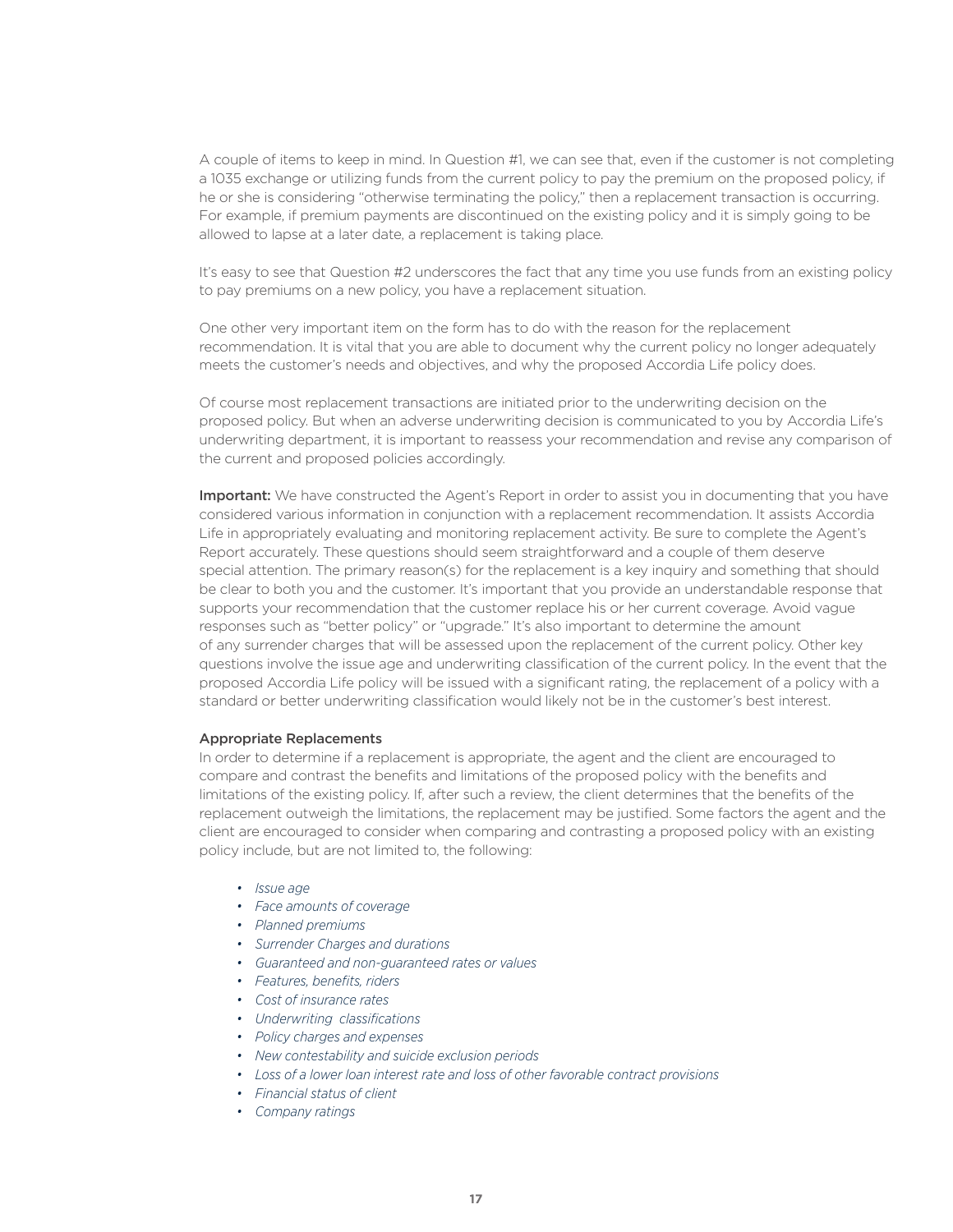There are circumstances in which a replacement may be appropriate – for example, the existing policy may no longer meet the needs of an individual, features or riders associated with the proposed policy may provide more meaningful benefits to the customer, or perhaps the proposed policy can be issued with a better rating classification.

Agents should also consider alternatives to replacement when attempting to satisfy the financial needs of their clients. Perhaps the existing policy can be updated or modified in some way to meet the needs of the customer. In some situations, a better solution might be leaving an existing policy in place, and purchasing the new policy to meet any additional needs or objectives that are discovered in the fact finding process.

On any replacement case, your own documentation within your client file is also crucial. You should always be in a position to demonstrate that (1) you conducted a thorough review of your client's needs/ objectives, (2) you made a fair and careful comparison of the existing policy with the proposed policy, and (3) that you can readily articulate the primary reason(s) for the replacement recommendation - why it is suitable for the customer and in the customer's best interest.

#### **ANNUITIES FUNDING LIFE INSURANCE**

There are a number of appropriate uses of annuities to fund life insurance. For example, most insurance companies, including Accordia Life, have provided information and materials to promote the "annuity maximization" concept which positions life insurance as an alternative method of transferring wealth to beneficiaries that have potential advantages over an annuity in situations where the annuity owner has independently concluded that he or she will not need the annuity for its originally intended purpose. Generally, this concept is used only for certain clients, as appropriate, and when the existing annuity contract has been in force for a substantial period of time. It is not a concept which should ever be used in a "wholesale" manner to replace, or liquidate over time, existing deferred annuity contracts.

Another example where an annuity might be used to provide all or part of the premiums for a life insurance policy is where an existing or prospective customer has determined that he or she wants to purchase life insurance, and has identified a lump sum of money that they want to use for that purpose, yet want to avoid classification of the life policy as a modified endowment contract (MEC). A single premium immediate annuity (SPIA) could be used to spread the premium payments over the requisite period of time to avoid a MEC.

In contrast to these traditional uses of annuities to fund life insurance, there may be some approaches that appear less appropriate, or are even unacceptable, to Accordia Life. For example, when an agent sells a deferred annuity to a client and then a relatively short time later recommends the surrender of that contract in order to fund a new life insurance policy, it is difficult to see how the client's circumstances could have changed such that the deferred annuity is no longer the suitable product for that client.

Additionally, the annuity contract may have substantial surrender charges, and the transaction presents optical concerns associated with the replacement of the annuity in its early years and the sale of the life policy by the same agent along with the generation of two commissions in a short period of time on essentially the same funds.

As with any sales concepts and associated product recommendations, you should make sure to consider all of your client's financial objectives and circumstances prior to making any product recommendation. The source of funds that will be used for all or part of the premiums of a proposed life insurance policy is naturally a component of the overall suitability of your recommendation for each customer.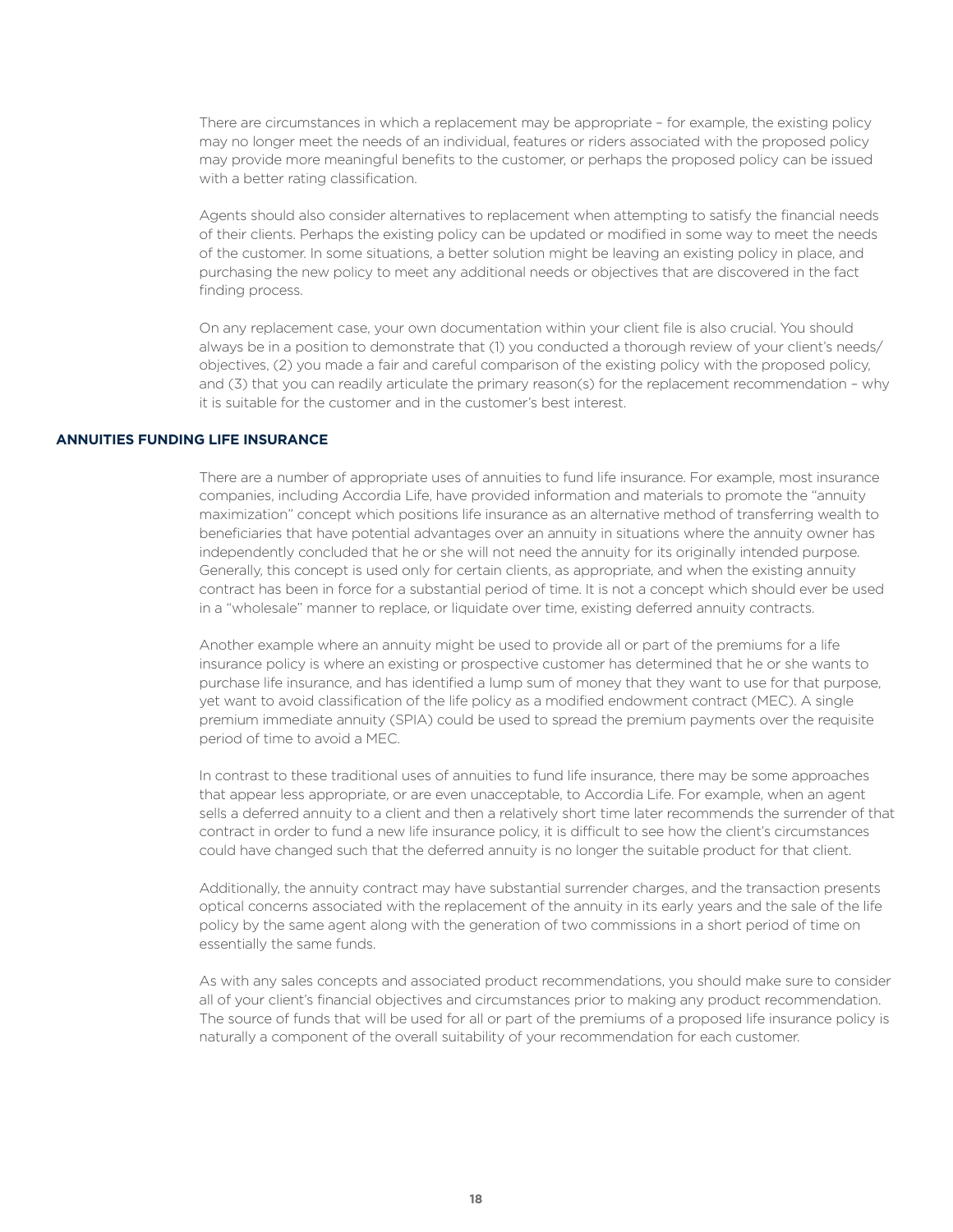Accordia Life has identified a variety of sales and planning practices that involve, in some way, the use of annuities to fund life policies. These approaches may, or may not, be acceptable depending on the circumstances of the case. With recent innovations in deferred annuity products and associated riders, there are a number of creative uses of existing annuities to fund life insurance policies that may or may not be appropriate depending on a variety of factors.

The following are general guidelines to adhere to whenever you recommend that a customer uses funds from an annuity to pay premiums on a life insurance policy.

**(1)** Full Replacement of an existing deferred annuity with an Accordia Life policy.

- *• Clear identification as a replacement and required paperwork completed*
- *• No consideration of proposed replacement if the deferred annuity contract was sold within three years of the date of the life application*
- No consideration of proposed replacement if the deferred annuity contract has more than a 6 percent net *surrender charge, regardless of how long in force*
- *• Consideration of the proposed replacement if the annuity contract has been in force between three and five years, and then only upon receipt of a cover letter that clearly and convincingly explains (1) why the original objective of the deferred annuity no longer makes sense for the client, (2) the client is aware of the costs (both surrender charges and tax costs, if applicable) of the transaction, (3) the client understands the liquidity limitations (surrender charges) associated with the proposed life policy, and (4) what the net benefit of the transaction is both at the time of application and at life expectancy.*
- *• Consideration of all proposed replacements are subject to review by the Life Suitability (Replacements Review) team*
- *• An adverse underwriting decision may make the recommendation untenable and not suitable*

**(2)** Use of systematic withdrawals from or "annuitization" of an existing deferred annuity to fund an Accordia Life policy – e.g. via a 'traditional' annuity maximization / wealth transfer concept.

- *• Clear identification as a replacement transaction and required paperwork completed*
- *• Subject to review by the Replacements Review team*
- *• Systematic withdrawals must be penalty (withdrawal charge) free*
- *• Client must be over the age of 59 ½*
- *• The annuity maximization concept is generally used in situations in which a deferred annuity has been in force for some time, the annuity has begun to accumulate substantial taxable gain, remaining life expectancy is such that the potential taxable gain will continue to increase, and the client has concluded that they no longer need the annuity for its originally intended purpose. There could be cases where*
- *• a recently issued contract is "tax-heavy" because it is a successor contract to an original annuity purchased a number of years ago.*

**Example:** Client purchased a nonqualified deferred annuity ten years ago at age 50 for the purpose of accumulating supplemental retirement funds. At age 60, the client concludes that he will have other retirement assets that are more than sufficient to provide for him throughout the course of retirement. Client currently plans on allowing the annuity to continue to accumulate until death, when it will be paid out to his children as beneficiaries, but he also realizes that the taxable gain in the contract will continue to build over time and that his children will have to pay income taxes on the amount of taxable gain at his death. The use of systematic withdrawals from the annuity to fund a life insurance policy that will provide income tax-free death proceeds may provide a very favorable solution and an increase in the net value received by the children.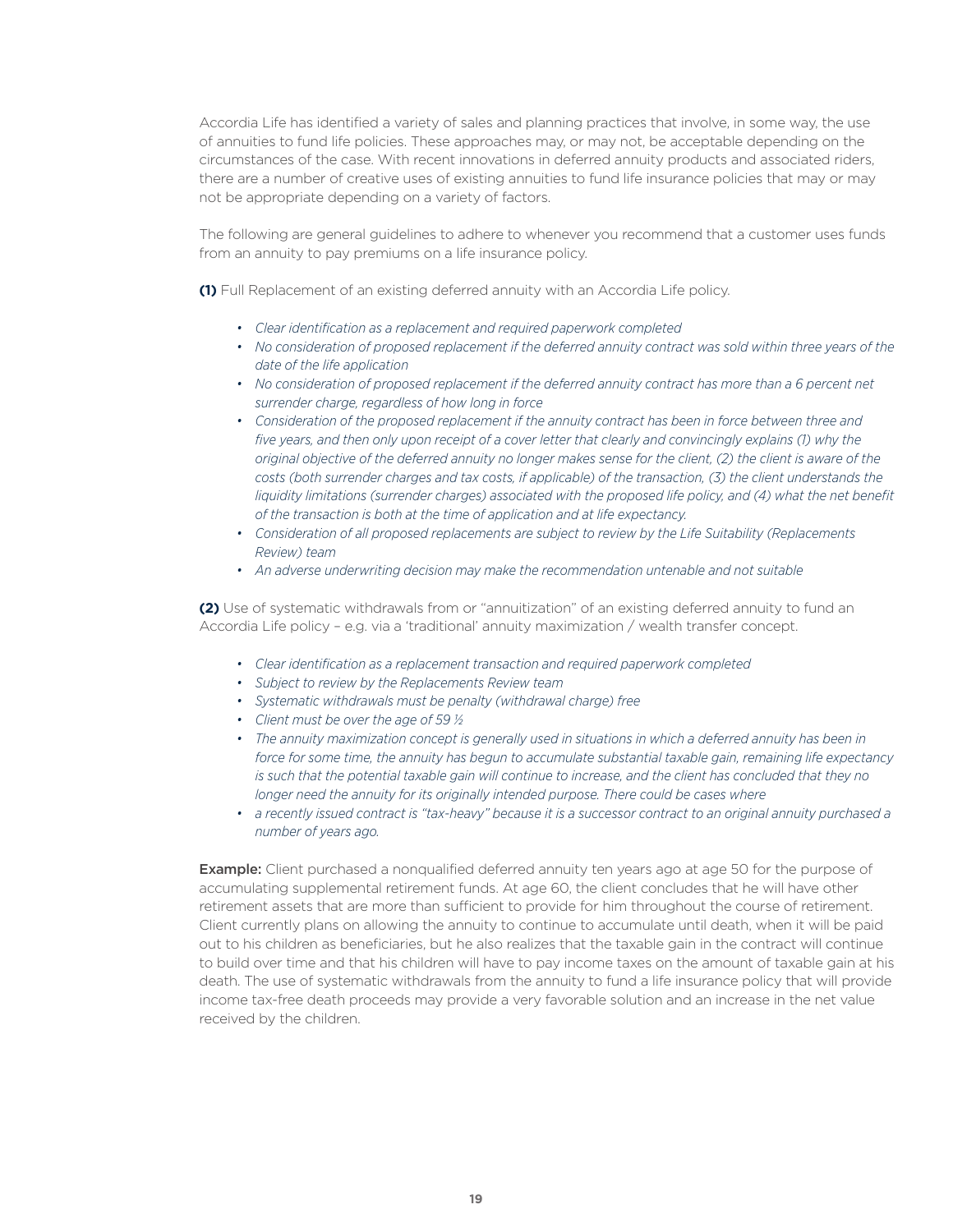**(3)** Use of "standalone" SPIA to fund an Accordia Life policy where the money funding the SPIA is from a source other than a deferred annuity contract (e.g. CDs, savings, sale of property, judgment, liquidation of other assets etc.)

- *• Generally acceptable*
- *• Agents who are not licensed to transact securities or to provide investment advice need to adhere to state securities laws that prohibit them from effecting transactions that involve the liquidation of securities or providing related advice.*

**(4)** Use of unneeded RMDs (Required Minimum Distributions) from a qualified annuity contract to fund an Accordia Life policy.

- *• Generally acceptable*
- *• Some indication that the client has independently concluded that he/she does not need/want the required minimum distribution (or the portion of the RMD used to pay premiums) for income to meet living expenses*
- *• Premium payments should be able to be accommodated by the net after-tax amount of distribution; if not, the client should clearly understand that the gross distribution is subject to tax*

**(5)** Use of IRC Section 72(t) or 72(q) distributions to purchase an Accordia Life policy.

- *• Not to be promoted as a general sales concept*
- *• Acceptable based on facts and circumstances*
- *• >Age 50 considered with showing of other adequate retirement income accounts*
- *• <Age 50 only considered if unusual circumstances are present (e.g., independently wealthy, trust fund beneficiary, successful business owner/executive with substantial retirement savings from other sources, etc.)*
- Requires a clear demonstration that client the understands the tax rules around such allowable premature *distributions*
- *• Life insurance is not presented as a "substitute retirement plan" in conjunction with such distributions*

# **SUMMARY**

This Guide was designed to provide you with basic information that can assist you in making suitable life insurance recommendations to your customers. It also outlines some specific home office rules, guidelines and requirements. The purchase of life insurance is a very important decision, and with each customer comes a unique set of financial needs, objectives and circumstances. They look to your training, knowledge, and experience to examine alternatives and find the life insurance solution that best meets their needs.

There are many reasons that an individual customer will be motivated to purchase life insurance. Some sales concepts may make sense and present a compelling value proposition for some customers, but not for others. The amount of insurance, the type of product and the appropriate planned premium level are all considerations that should be carefully discussed with each customer. Evaluating and documenting each customer's needs and objectives is a very important step in determining what makes the most sense for them. Ultimately, what is probably most important is that each customer has a clear understanding of the policy they purchase and why they purchased it.

In conducting business with Accordia Life, please remember to take your field underwriting responsibility seriously, provide as much information as you can on each case, and follow Accordia Life's guidelines to produce high-quality, persistent business that fosters enduring relationships with your clients and with Accordia Life .